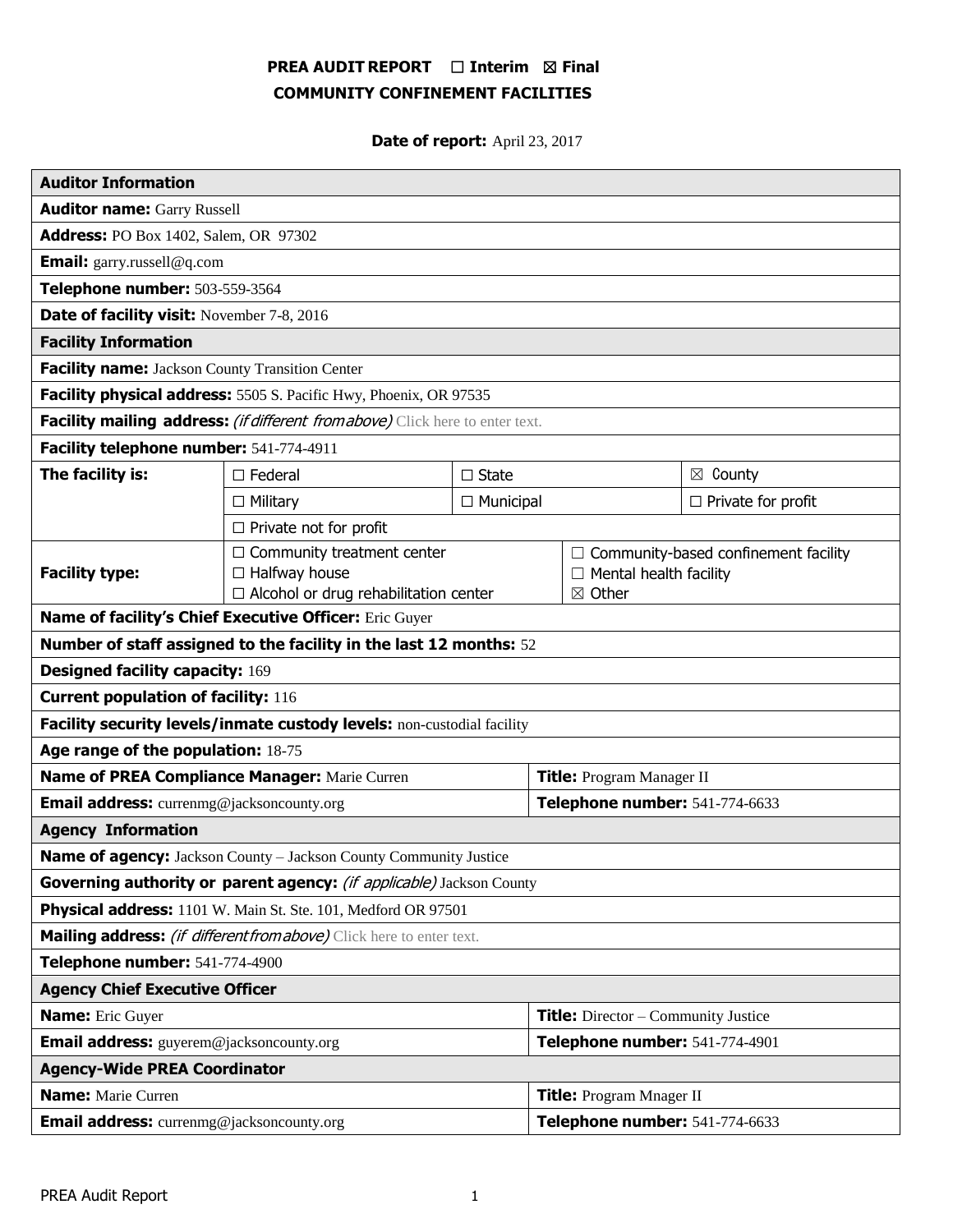#### **AUDITFINDINGS**

## **NARRATIVE**

A PREA Audit was conducted at the Jackson County Transition Center on November 7-8, 2016. The audit was conducted by PREA certified auditor Mr. Garry Russell. Notice of the audit was posted six weeks prior to the audit beginning with the auditor contact information. Prior to the onsite visit the pre-audit questionnaire and all documents provided were reviewed, contact made with a local advocate and a review of the agency's website to evaluate compliance with the PREA standards.

On November 7, 2016, the day started with a tour of the facility provided by Marie Curren, who is the Program Manager and PREA Coordinator. The tour included all housing areas, classrooms, health services, control points, and administrative offices. During the tour it was noted that some of the PREA posters had different information listed. Apparently, there had been an update and some posters were missed during the change. In one house for female clients there was no PREA poster visible and the client in the house did not know what a PREA poster was. The camera system had been upgraded and provided the staff member in the control point good visibility of all areas.

As part of the facility audit, the auditor interviewed the facility manager, PREA Coordinator, Specialized Staff and Random Staff. All required staff interviews were conducted and included 15 specialized and random staff. Staff had a good understanding of the PREA material that they had been trained on. However, there were several elements of the standards that were not being completed at the time of the audit that required the facility to go into a corrective action period.

All client interviews were conducted and included both male and female clients off each of the housing areas selected at random. During the initial site visit 10 clients were interviewed. The interviews consistently showed a lack of education on PREA, assessment questions were not being asked and limited knowledge on resources. As part of the audit I sat through the client orientation process and watched how the staff went over the PREA section and had the clients sign that they understood the information presented. The lack of PREA knowledge by the clients led to additional recommendations by the auditor.

The interim report was completed on December 18, 2017, and the facility started their 180 day corrective action period. During this corrective action plan the facility developed staffing plans, provided training to regarding searches of transgender and intersex clients, updated their PREA policy, published the policy and annual report on the website, implemented a screening process, and policy on data storage.

On April 17, 2017, a second visit was made to review documentation and conduct follow up interviews. A tour of the facility was conducted and the auditor noticed that the PREA posters had been updated to an easier to read version. The intake process had been changed to include a PREA video that gave clients a better understanding of PREA. Interviews were conducted with the new Facility Director, PREA Coordinator, and staff responsible for the screening process.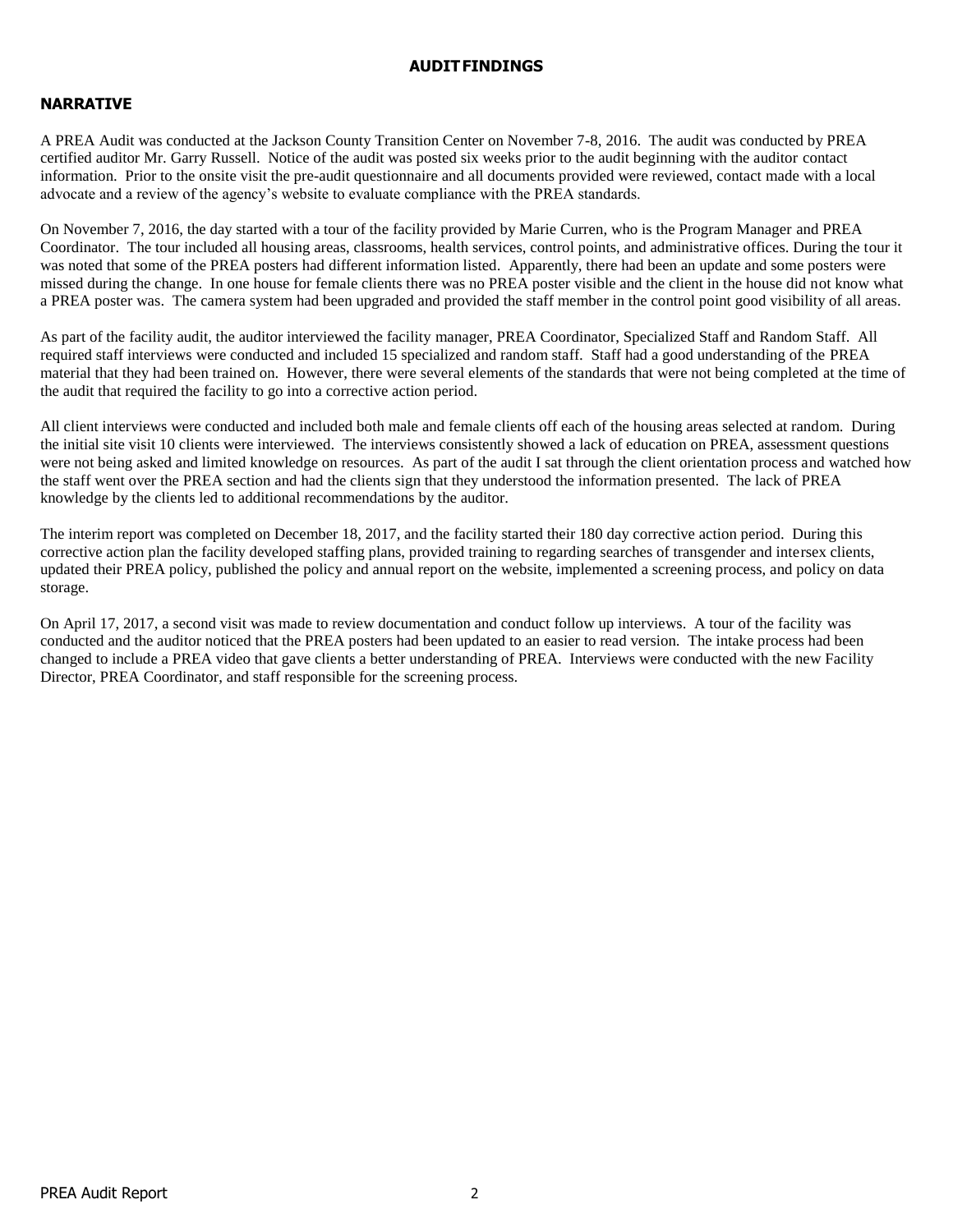## **DESCRIPTION OF FACILITY CHARACTERISTICS**



The Jackson County Community Justice Transition Center is a 169 bed facility designed to provide treatment and transitional services to male and female clients in the criminal justice system. The center operates under the directions of the Jackson County Community Justice Director.

At the time of the audit the facility housed approximately 122 clients and the average length of stay was 17 days. The facility is a single story design that housed both male and female adult clients. Approximately 50 staff are employed by this facility. Video monitor is available and had recently been updated. The control point had the ability to view cameras in "real time" and the system had the capability to record and store for a period of at least 45 days adding to the prevention and detection of sexual abuse.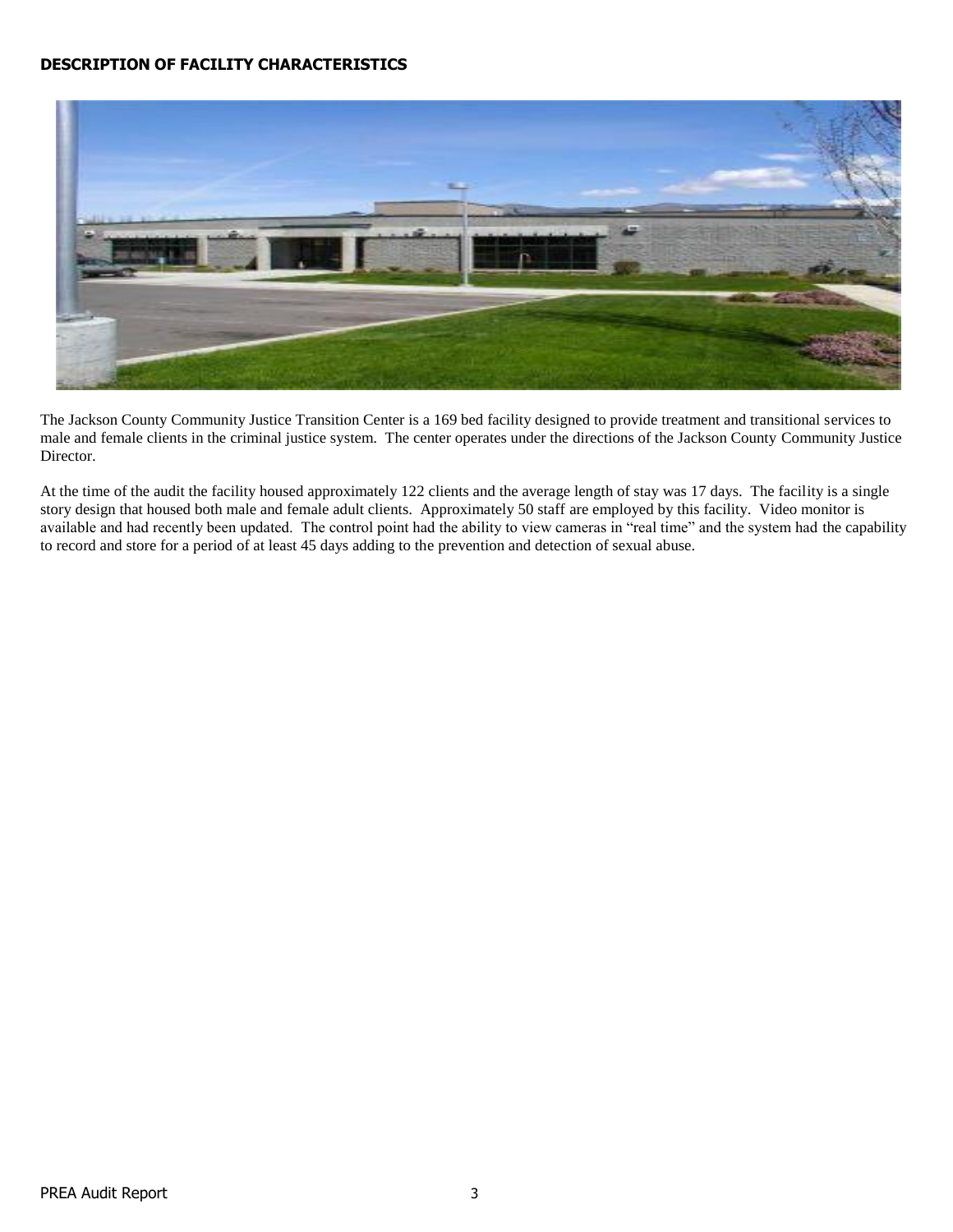#### **SUMMARY OF AUDIT FINDINGS**

During the course of the onsite visit, the auditor noticed the overall tone of the facility was very positive, staff were very helpful and participated fully in the audit process. Staff displayed a working knowledge of the PREA requirements, understood their responsibilities to prevent, detect, report, and respond to incidents of sexual abuse and/or sexual harassment. Staff were aware of how to preserve and collect evidence and how to report the incident.

Clients all cooperated with the interview process however; their knowledge of PREA seemed to be low. They were aware that there was material posted should they have a need to report and/or seek assistance however, they didn't really know the information that was on the posted material. When one client was asked about the location of the PREA poster in the housing unit they confused it with the evacuation diagram.

The facility was doing much of what is required by the standards however, some of the policies need additional items included so that they would contribute to an environment free of sexual abuse, sexual harassment, and retaliation. Where the facility did not meet the standards it was generally because they did not have documentation of the processes they carried out on a routine basis.

The auditor was impressed with the professionalism of the staff and the eagerness of the staff to make changes to be in compliance with the Standards.

During the corrective action period the facility updated their PREA policy, changed the intake process to include a PREA video, implemented a screening process, created a staffing plan and annual report, and wrote policy on data storage. These efforts increased clients knowledge of PREA, gave staff tools to use to make housing and program assignments that kept clients safe, and provided the documentation needed to be in compliance with the PREA standards.

Number of standards exceeded: 0

Number of standards met: 37

Number of standards not met: 0

Number of standards not applicable: 2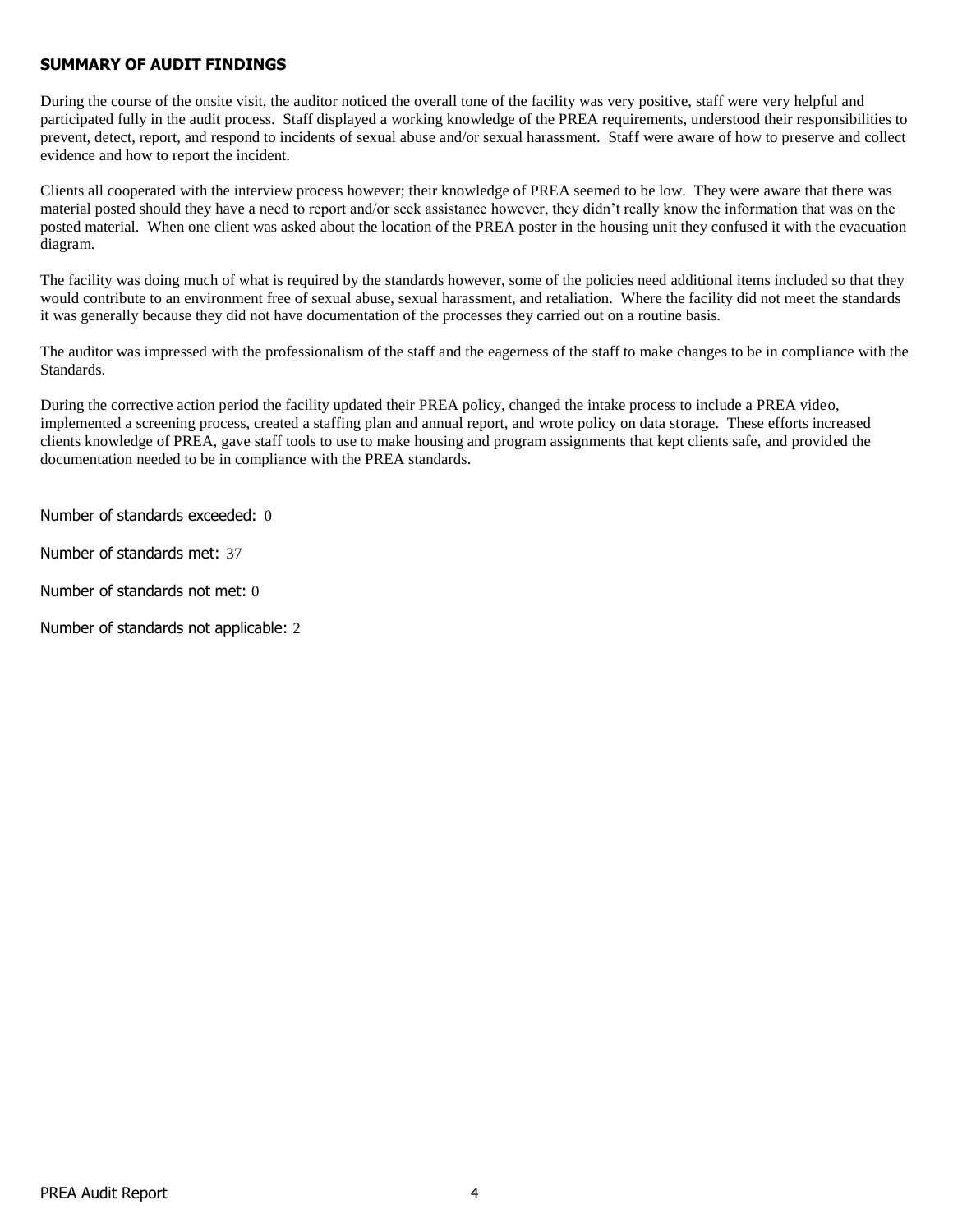## **Standard 115.211 Zero tolerance of sexual abuse and sexual harassment; PREA Coordinator**

- ☐ Exceeds Standard (substantially exceeds requirement of standard)
- $\boxtimes$  Meets Standard (substantial compliance; complies in all material ways with the standard for the relevant review period)
- ☐ Does Not Meet Standard (requires corrective action)

#### **Auditor discussion, including the evidence relied upon in making the compliance or non-compliance determination, the auditor's analysis and reasoning, and the auditor's conclusions. This discussion must also include corrective action recommendations where the facility does not meet standard. These recommendations must be included in the Final Report, accompanied by information on specific corrective actions taken by the facility.**

Policy 3.8.2 Sexual Harassment and Sexual Misconduct with Clients states that the Jackson County Transition Center shall maintain zero tolerance for any form of sexual contact between staff members, volunteers, visitors, contract employees or other agency representatives and a client. While the policy is clear on zero tolerance for sexual abuse and sexual harassment between staff and clients, it does not meet the standard of having a zero tolerance for all forms of sexual abuse and sexual harassment. The auditor could not find where client on client sexual abuse and sexual harassment was addressed. Even the PREA signature form for clients only addressed staff and client sexual misconduct or contact. During the interview process the auditor found that the PREA policy was in the process of being re-written. The agency does employ an upper level manager as the PREA Coordinator. The PREA Coordinator recognizes that in the future they will have sufficient time to manage their PREA related activities. Currently, PREA implementation has taken up a significant amount of time as many policies have been in need of being rewritten to bring the facility up to standards.

#### Corrective Action

The agency written policy must mandate a zero tolerance toward all forms of sexual abuse and sexual harassment in their facility. The policy needs to outline how it will implement the agency's approach to preventing, detecting, and responding to sexual abuse and sexual harassment. The policy needs to include definitions of prohibited behaviors regarding sexual abuse and sexual harassment. The policy needs to include sanctions for those found to have participated in prohibited behavior. The policy needs to include a description of the agency strategies and responses to reduce and prevent sexual abuse and sexual harassment of clients.

As part of their corrective action the Jackson County Transition Center PREA Policy was updated. The updated policy clearly outlines uniform guidelines and procedures to reduce the risk of sexual abuse and sexual harassment and the commitment to a zero-tolerance standard towards all forms of sexual abuse and sexual harassment. This policy includes definitions of prohibited behavior regarding sexual abuse and sexual harassment. It now outlines the agency strategies and approach to preventing, detecting, and responding to sexual abuse and sexual harassment.

## **Standard 115.212 Contracting with other entities for the confinement of residents**

- ☐ Exceeds Standard (substantially exceeds requirement of standard)
- $\boxtimes$  Meets Standard (substantial compliance; complies in all material ways with the standard for the relevant review period)
- ☐ Does Not Meet Standard (requires corrective action)

**Auditor discussion, including the evidence relied upon in making the compliance or non-compliance determination, the auditor's analysis and reasoning, and the auditor's conclusions. This discussion must also include corrective action recommendations where the facility does not meet standard. These recommendations must be included in the Final Report, accompanied by information on specific corrective actions taken by the facility.**

Jackson County Transition Center does not contract with other entities for the confinement of clients.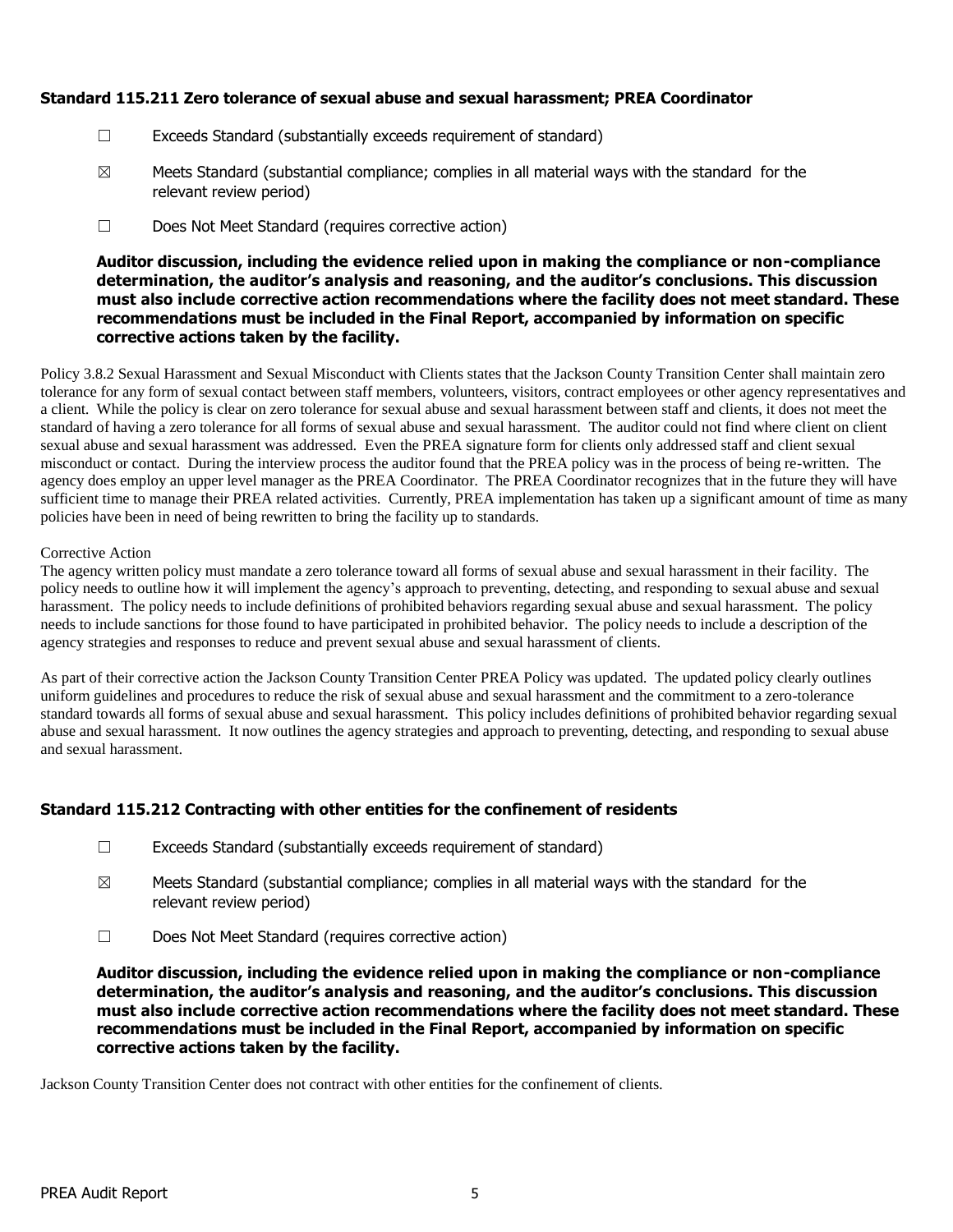#### **Standard 115.213 Supervision and monitoring**

- ☐ Exceeds Standard (substantially exceeds requirement of standard)
- $\boxtimes$  Meets Standard (substantial compliance; complies in all material ways with the standard for the relevant review period)
- ☐ Does Not Meet Standard (requires corrective action)

**Auditor discussion, including the evidence relied upon in making the compliance or non-compliance determination, the auditor's analysis and reasoning, and the auditor's conclusions. This discussion must also include corrective action recommendations where the facility does not meet standard. These recommendations must be included in the Final Report, accompanied by information on specific corrective actions taken by the facility.**

Through the interview process it was found that there was no documented staff plan.

#### Corrective Action

The agency needs to document their staffing plan. As part of this plan they need to consider the physical layout of the facility, composition of the client population, and prevalence of substantiated and unsubstantiated incidents of sexual abuse. Additionally, there needs to be a method to document and justify all deviations from the staffing plan. No less than once each year the staffing plan needs to be assessed to determine and document whether adjustments are needed.

During the corrective action period the agency developed a staffing plan to ensure the safety of the clients and staff. The plan considers the use of electronic monitoring equipment. The plan requires that supervisors document and justify why the plan could not be followed. They have a weekly schedule and the agency has 10 years of the weekly schedule archived. When there is a deviation to the staffing plan, they document it with an email and they adjust the weekly schedule. These emails are attached to the weekly schedule that is archived and fulfills having a method to document and justify all deviations from the staffing plan. The staffing plan requires the facility supervisors and PREA Coordinator to review the staffing plan and video monitoring once a year to determine if adjustments need to be made.

During the return site visit interviews were conducted with the Facility Director and PREA Coordinator. The new staffing plan, in consideration for adequate staffing levels to protect clients against sexual abuse looked at when clients were on site. The staffing plan has more staff assigned during periods when more clients are in and video monitoring in part of the plan. The plan considered the physical layout of the facility, composition of the client population, and the prevalence of substantiated and unsubstantiated incidents of sexual abuse.

## **Standard 115.215 Limits to cross-gender viewing and searches**

- ☐ Exceeds Standard (substantially exceeds requirement of standard)
- $\boxtimes$  Meets Standard (substantial compliance; complies in all material ways with the standard for the relevant review period)
- ☐ Does Not Meet Standard (requires corrective action)

#### **Auditor discussion, including the evidence relied upon in making the compliance or non-compliance determination, the auditor's analysis and reasoning, and the auditor's conclusions. This discussion must also include corrective action recommendations where the facility does not meet standard. These recommendations must be included in the Final Report, accompanied by information on specific corrective actions taken by the facility.**

Through the interview process the auditor was able to determine that the facility does not conduct cross-gender strip or visual body cavity searches of clients. However, the auditor does recommend adding language to the policy to more clearly identify the process and reflect what the agency is doing. The facility does not perform any pat-down searches of clients. The agency did not have training for staff on how to conduct searches of transgender and intersex clients.

#### Corrective Action

PREA Audit Report 6 Clarify language in Policy 4.5 Searches, to include language that the facility shall not conduct cross-gender strip searches except in exigent circumstances or when performed by medical practitioners. The facility shall document all cross-gender strip searches. The facility shall train staff in how to conduct searches of transgender and intersex clients in the least intrusive manner possible, consistent with security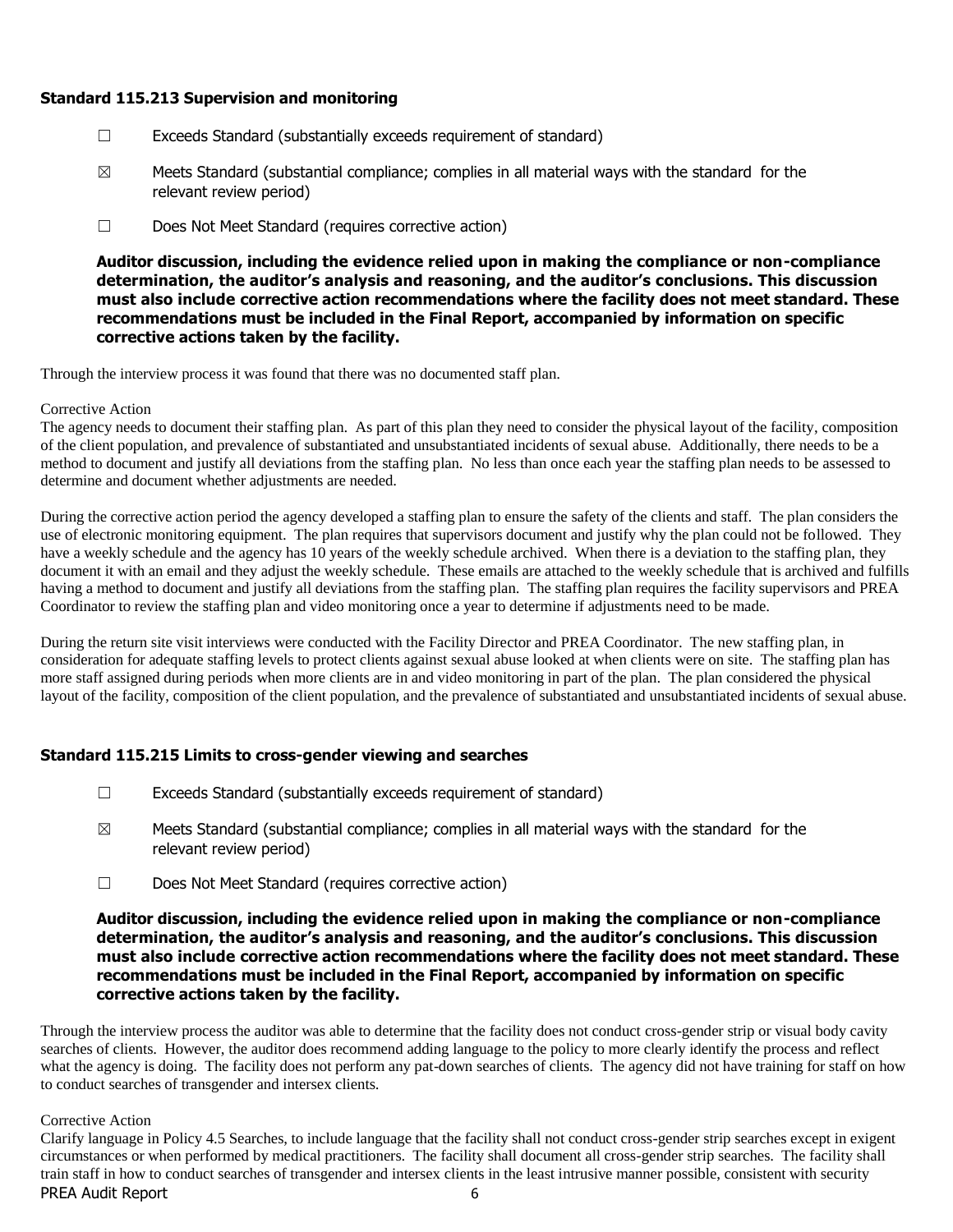needs.

The update of the PREA Policy clarified the language around cross-gender searches. The policy now states, "Cross-gender unclothed and pat down searches are prohibited. Unclothed searches conducted by staff will be of the same gender as the client, unless there is an emergency." "The facility shall document all unclothed searches to include cross-gender and cross-gender visual body cavity searches." The policy also states, "The department shall train staff responsible for the supervision of clients in how to conduct searches of transgender and intersex clients, in a professional and respectful manner, and in the least intrusive manner possible, consistent with security needs."

During the return site visit the auditor was able to review the training curricula regarding searches of transgender and intersex clients. During the corrective action period the facility had housed a transgender client and had been able to put the new policy and training to use.

## **Standard 115.216 Residents with disabilities and residents who are limited English proficient**

- ☐ Exceeds Standard (substantially exceeds requirement of standard)
- $\boxtimes$  Meets Standard (substantial compliance; complies in all material ways with the standard for the relevant review period)
- ☐ Does Not Meet Standard (requires corrective action)

#### **Auditor discussion, including the evidence relied upon in making the compliance or non-compliance determination, the auditor's analysis and reasoning, and the auditor's conclusions. This discussion must also include corrective action recommendations where the facility does not meet standard. These recommendations must be included in the Final Report, accompanied by information on specific corrective actions taken by the facility.**

Jackson County has Policy #1-48 Limited English Proficiency, that sets forth the County's responsibilities to ensure that persons with Limited English Proficiency shall not be discriminated against nor denied meaningful access to, and participation in, the programs and services provided. Through interviews the auditor was able to determine that the took reasonable steps to ensure meaningful access to all aspects of the agency's effort to prevent, detect, and respond to sexual abuse and sexual harassment to clients who were limited English proficient. Staff understood that they should not rely on client interpreters.

## **Standard 115.217 Hiring and promotion decisions**

- ☐ Exceeds Standard (substantially exceeds requirement of standard)
- $\boxtimes$  Meets Standard (substantial compliance; complies in all material ways with the standard for the relevant review period)
- ☐ Does Not Meet Standard (requires corrective action)

#### **Auditor discussion, including the evidence relied upon in making the compliance or non-compliance determination, the auditor's analysis and reasoning, and the auditor's conclusions. This discussion must also include corrective action recommendations where the facility does not meet standard. These recommendations must be included in the Final Report, accompanied by information on specific corrective actions taken by the facility.**

The agency asks all applicants and employees who may have contact with clients about previous misconduct as listed in standard 115.217(a). The agency considers any incidents of sexual harassment in determining whether to hire or promote anyone. These cases would be staff with Human Resources and the Agency Director. Before hiring new employees who may have contact with clients the agency performs a criminal background check. The agency also performs a criminal background check before hiring any contractor that may have contact with clients. The agency conducts annual criminal background checks on current employees however; contractors are not having criminal background checks completed at least every five years. The agency asks employees who may have contact with clients directly about previous misconduct listed in standard 115.217(a). Employees have a continuing affirmative duty to report police contact. The agency would provide information on substantiated allegations of sexual abuse or sexual harassment with a release of information.

Corrective Action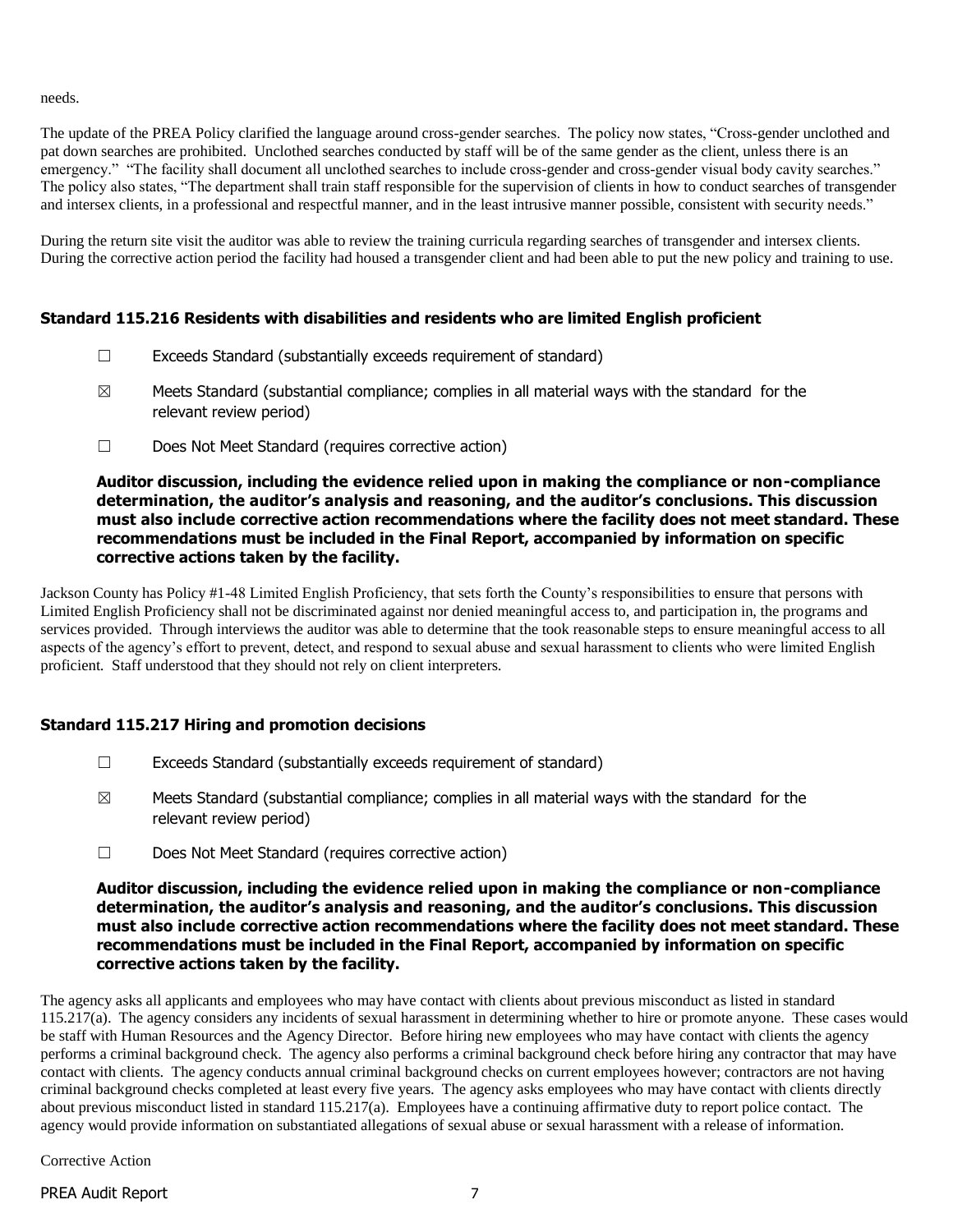The agency needs to ensure that criminal background checks are being conducted on contractors that may have contact with clients.

The updated PREA policy requires that all employees, contractors and volunteers of Jackson County Transition Center sign the PREA Acknowledgement Statement and as required by PREA, Jackson County Transition Center shall conduct criminal background records checks at least every five years of permanent, temporary employees and contractors, volunteers and interns.

During the return site visit, through interview with the PREA Coordinator it was found that contractors are now having background checks completed prior to any work being done. Volunteers are scheduled to have background checks completed annually every January.

#### **Standard 115.218 Upgrades to facilities and technologies**

- ☐ Exceeds Standard (substantially exceeds requirement of standard)
- $\boxtimes$  Meets Standard (substantial compliance; complies in all material ways with the standard for the relevant review period)
- ☐ Does Not Meet Standard (requires corrective action)

**Auditor discussion, including the evidence relied upon in making the compliance or non-compliance determination, the auditor's analysis and reasoning, and the auditor's conclusions. This discussion must also include corrective action recommendations where the facility does not meet standard. These recommendations must be included in the Final Report, accompanied by information on specific corrective actions taken by the facility.**

The agency has a collaborative effort when updating video monitoring systems. The facility recently upgraded the camera system and the new system allows for more cameras in common areas and the ability to store data for approximately 45 days. The agency considered how this upgrade in technology would enhance the agency's ability to protect clients from sexual abuse.

#### **Standard 115.221 Evidence protocol and forensic medical examinations**

- $\Box$  Exceeds Standard (substantially exceeds requirement of standard)
- $\boxtimes$  Meets Standard (substantial compliance; complies in all material ways with the standard for the relevant review period)
- ☐ Does Not Meet Standard (requires corrective action)

**Auditor discussion, including the evidence relied upon in making the compliance or non-compliance determination, the auditor's analysis and reasoning, and the auditor's conclusions. This discussion must also include corrective action recommendations where the facility does not meet standard. These recommendations must be included in the Final Report, accompanied by information on specific corrective actions taken by the facility.**

The facility is not responsible for conducting their own investigations however; through interviews with random staff members it was apparent that they understood their role in evidence preservation that would maximize the potential for obtaining usable physical evidence. Clients are transported to an outside medical facility for Sexual Assault Forensic Examinations that are conducted by a Sexual Assault Nurse Examiner. These forensic examinations at an outside facility are conducted without financial cost to the victim. The agency provided emails from the Jackson Count SART that outlined the process for the facility which includes:

- 1. Jackson County Sheriff's Office responds to the facility and would contact a SANE and Victim Advocate while in route to the hospital
- 2. The helpline 541-779-4357 will allow someone to get assistance reporting a sexual assault and receive assistance from a victim advocate
- 3. Online anonymous reporting can be done via reportingoptions.org
- 4. All 3 local hospitals have SANE exams
- 5. 5 free counseling sessions are available
- 6. Medical exam is free
- 7. Can call the help line to get an advocate for a client reporting sexual assault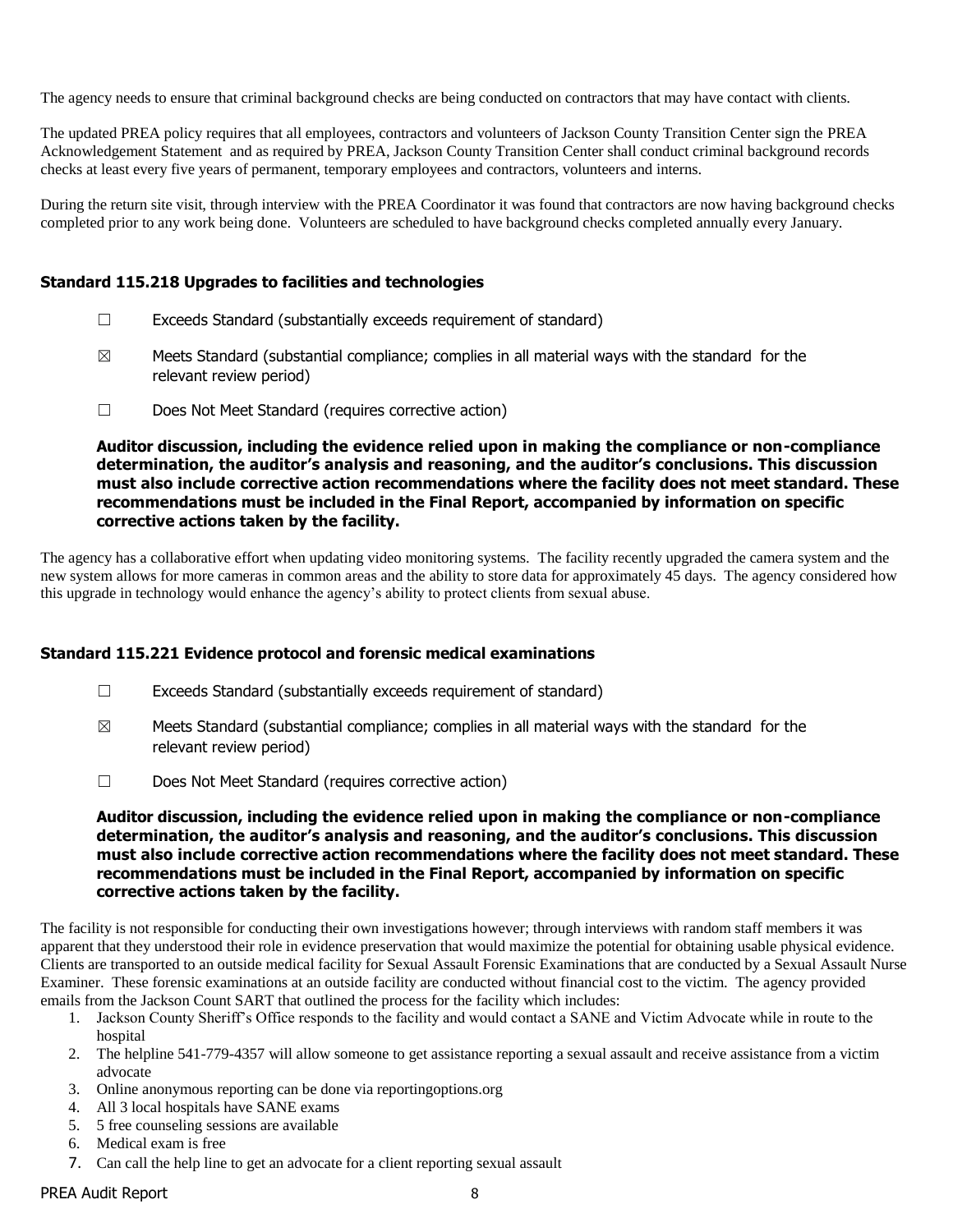## **Standard 115.222 Policies to ensure referrals of allegations for investigations**

- $\Box$  Exceeds Standard (substantially exceeds requirement of standard)
- $\boxtimes$  Meets Standard (substantial compliance; complies in all material ways with the standard for the relevant review period)
- ☐ Does Not Meet Standard (requires corrective action)

#### **Auditor discussion, including the evidence relied upon in making the compliance or non-compliance determination, the auditor's analysis and reasoning, and the auditor's conclusions. This discussion must also include corrective action recommendations where the facility does not meet standard. These recommendations must be included in the Final Report, accompanied by information on specific corrective actions taken by the facility.**

Policy 3.8.4, Reporting Sexual Misconduct requires all employees of Jackson County Community Justice to report all allegations and complaints or observations of sexual misconduct to their immediate supervisor. Additionally, there is a staff PREA checklist for reporting and investigation of sexual abuse and it outlines the following steps:

- 1. Ensure the victim is safe and kept separate from the alleged perpetrator
- 2. Request the victim not shower, change clothes or use the bathroom
- 3. Move the alleged abuser to protect evidence
- 4. Maintain crime scene and ensure evidence is secured
- 5. Notify appropriate supervisory staff and PREA Coordinator
- 6. Contact Jackson County Sheriff Office
- 7. Contact Victim Services
- 8. Document notification, the incident, and your action in an incident report

The agency website does have a PREA web page and outlines that the agency mandates a zero tolerance for any incidence of sexual assault or attempted sexual assault; it also has contact information for the PREA Coordinator and a 24 hour support line. However, the actual policy is not made available here or through other means as required in standard 115.222(b).

#### Corrective Action

Add a link to the agency PREA policy on the website or make the policy available through other means.

During the corrective action period the agency published the PREA policy on the PREA page on the agency website. The auditor was easily able to find the policy on the agency PREA website.

#### **Standard 115.231 Employee training**

- ☐ Exceeds Standard (substantially exceeds requirement of standard)
- $\boxtimes$  Meets Standard (substantial compliance; complies in all material ways with the standard for the relevant review period)
- ☐ Does Not Meet Standard (requires corrective action)

#### **Auditor discussion, including the evidence relied upon in making the compliance or non-compliance determination, the auditor's analysis and reasoning, and the auditor's conclusions. This discussion must also include corrective action recommendations where the facility does not meet standard. These recommendations must be included in the Final Report, accompanied by information on specific corrective actions taken by the facility.**

The facility has a very thorough training for staff and all employees who may have contact with clients have been trained with material that is tailored to the composition of clients at this facility. The auditor reviewed the training material and through interviews with random staff it was evident that they had received training and had a working knowledge of the zero-tolerance policy and their responsibilities in prevention, detection, reporting, and response to incidents of sexual abuse and sexual harassment. Staff receive refresher training and all training is documented with the employee signature.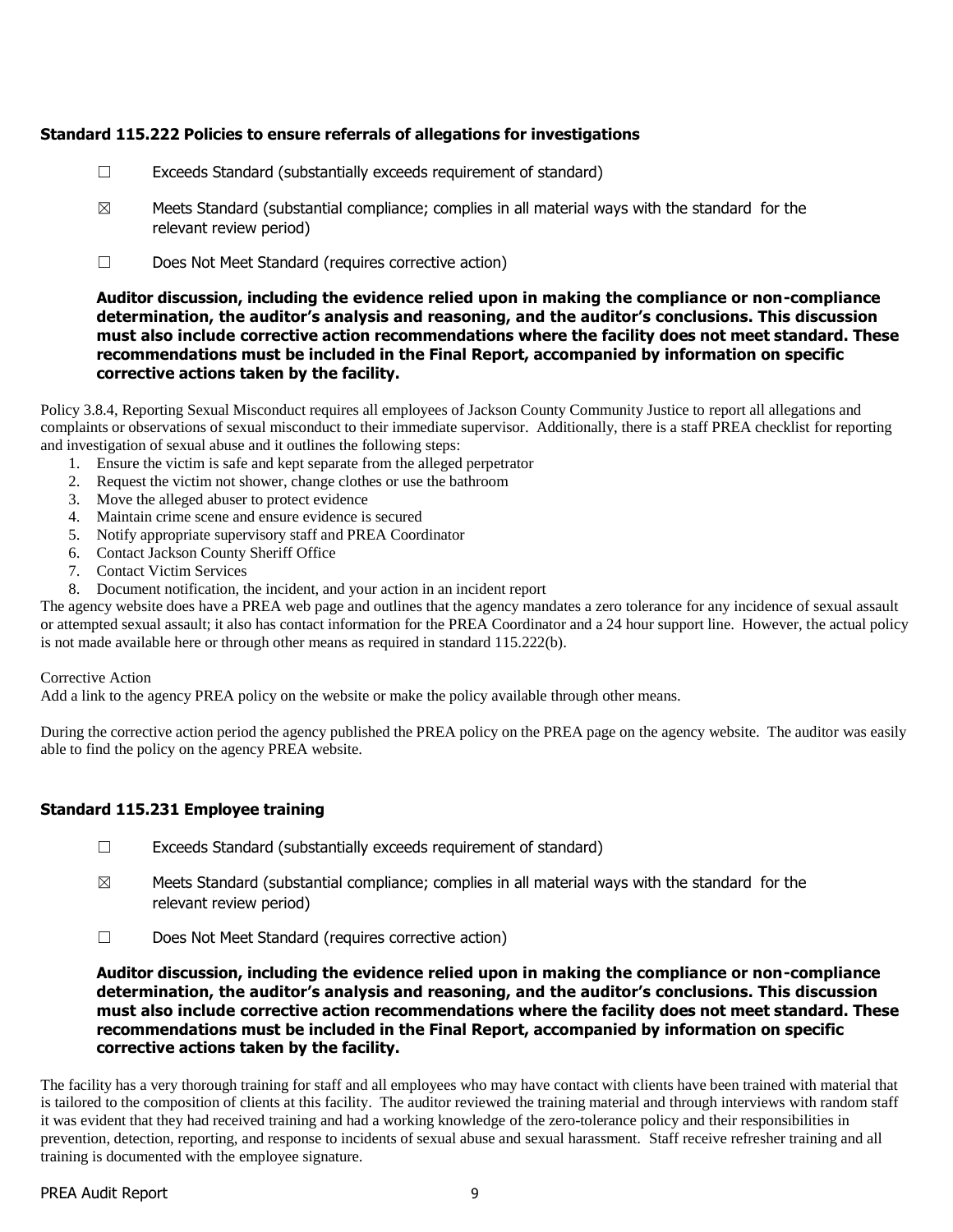## **Standard 115.232 Volunteer and contractor training**

- ☐ Exceeds Standard (substantially exceeds requirement of standard)
- $\boxtimes$  Meets Standard (substantial compliance; complies in all material ways with the standard for the relevant review period)
- ☐ Does Not Meet Standard (requires corrective action)

#### **Auditor discussion, including the evidence relied upon in making the compliance or non-compliance determination, the auditor's analysis and reasoning, and the auditor's conclusions. This discussion must also include corrective action recommendations where the facility does not meet standard. These recommendations must be included in the Final Report, accompanied by information on specific corrective actions taken by the facility.**

The facility had two contractors that had contact with clients. At the time of the onsite visit these contractors had not received training. The PREA Coordinator provided email documentation that they were in the process of scheduling training for these contractors. The training provided would be based on the service they provide and the level of contact they have with the clients.

#### Corrective Action

Provide PREA training for contractors and volunteers who have contact with clients and maintain documentation that they understand the training that they have received.

After receiving training all employees, contractors and volunteers of Jackson County Transition Center shall sign the PREA Acknowledgement Statement. During the return site visit the auditor was able to review that signatures acknowledging the training that contractors and volunteers received were being maintained.

## **Standard 115.233 Resident education**

- ☐ Exceeds Standard (substantially exceeds requirement of standard)
- $\boxtimes$  Meets Standard (substantial compliance; complies in all material ways with the standard for the relevant review period)
- ☐ Does Not Meet Standard (requires corrective action)

#### **Auditor discussion, including the evidence relied upon in making the compliance or non-compliance determination, the auditor's analysis and reasoning, and the auditor's conclusions. This discussion must also include corrective action recommendations where the facility does not meet standard. These recommendations must be included in the Final Report, accompanied by information on specific corrective actions taken by the facility.**

The auditor sat through the facility's orientation process and observed the clients receiving information on the zero-tolerance policy regarding sexual abuse and sexual harassment, how to report incidents, and their right to be free from retaliation for reporting. The client signs that the policy and reporting options had been explained to them. This process is completed for any client coming into the facility. The agency has a limited English proficient policy and ensures that information is provided in formats accessible to all clients. In addition to the initial orientation the participant handbook has PREA information in it and there are posters visible to clients throughout the facility.

While the agency meets the minimum necessary for this standard the auditor has concerns about the client's comprehension of PREA and has recommendations to enhance the facilities practices. During the facility tour a client was asked about the location of the PREA poster and she thought it was the evacuation diagram. Through random client interviews there was a significant lack of knowledge of PREA even though most clients were able to tell the auditor that there were posters they did not know the information that was provided. The auditor recommends in addition to the current facility efforts on client education that they include a video during the intake process that would give an additional learning opportunity for clients that may learn through a visual training better than through verbal instruction.

PREA Audit Report 10 During the return visit the auditor noticed that the facility had changed the intake process and clients now watched a PREA video prior to the intake process. This change enhanced the level of client PREA comprehension.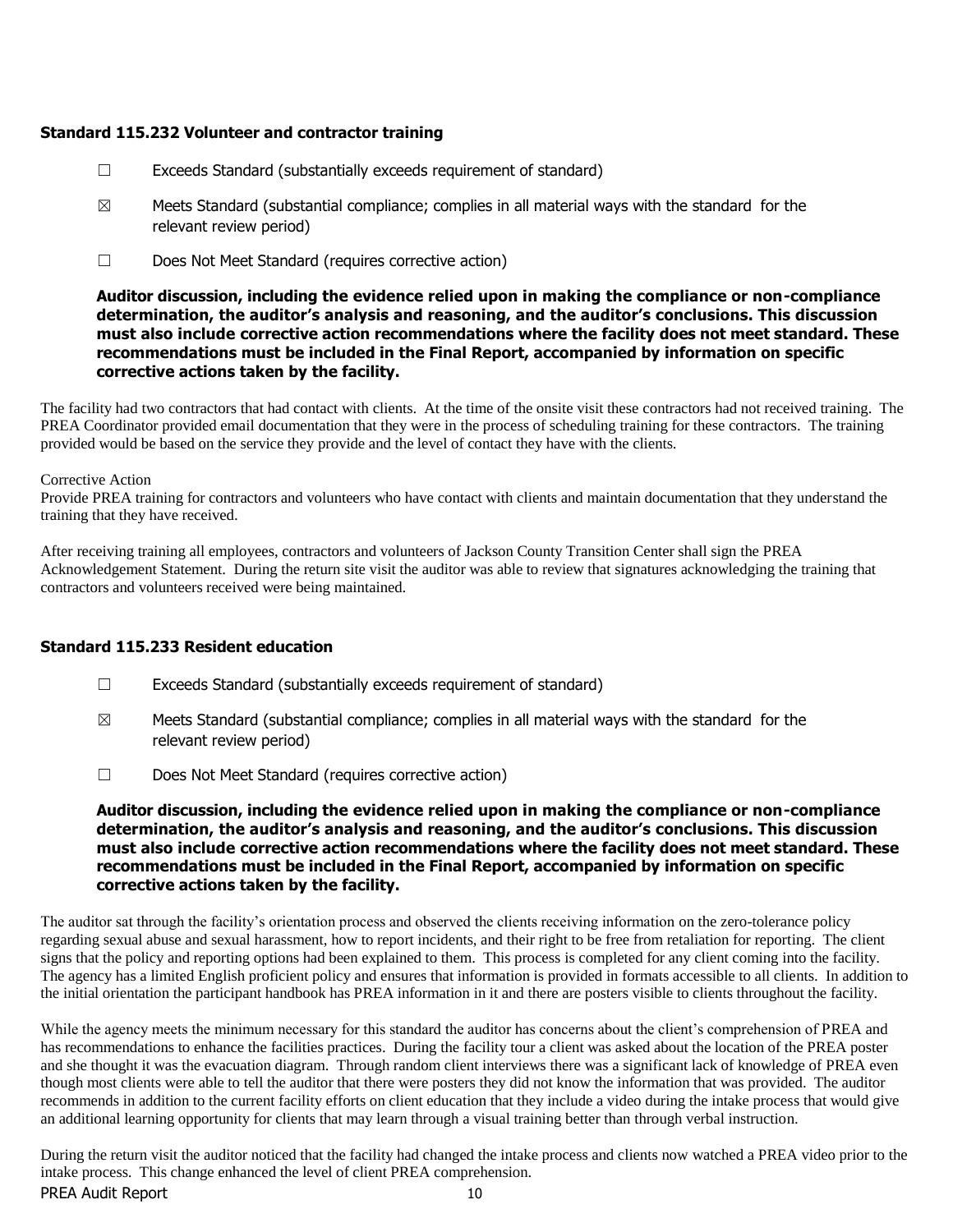## **Standard 115.234 Specialized training: Investigations**

- ☐ Exceeds Standard (substantially exceeds requirement of standard)
- $\boxtimes$  Meets Standard (substantial compliance; complies in all material ways with the standard for the relevant review period)
- ☐ Does Not Meet Standard (requires corrective action)

**Auditor discussion, including the evidence relied upon in making the compliance or non-compliance determination, the auditor's analysis and reasoning, and the auditor's conclusions. This discussion must also include corrective action recommendations where the facility does not meet standard. These recommendations must be included in the Final Report, accompanied by information on specific corrective actions taken by the facility.**

This standard is Non Applicable as the agency does not conduct any form of criminal or administrative sexual abuse investigations. All investigations are referred to the Jackson County Sheriff's Office.

#### **Standard 115.235 Specialized training: Medical and mental health care**

- $\Box$  Exceeds Standard (substantially exceeds requirement of standard)
- $\boxtimes$  Meets Standard (substantial compliance; complies in all material ways with the standard for the relevant review period)
- ☐ Does Not Meet Standard (requires corrective action)

**Auditor discussion, including the evidence relied upon in making the compliance or non-compliance determination, the auditor's analysis and reasoning, and the auditor's conclusions. This discussion must also include corrective action recommendations where the facility does not meet standard. These recommendations must be included in the Final Report, accompanied by information on specific corrective actions taken by the facility.**

Medical and mental health staff receive the same training as the employees and the agency maintains documentation that the medical and mental health practitioners have received training.

Through interview with mental health staff they were able to demonstrate that they had been trained on how to detect and assess signs of sexual abuse and sexual harassment, how to preserve physical evidence, how to respond effectively and professionally to victims of sexual abuse, and to whom to report allegations of sexual abuse and sexual harassment.

Forensic exams are not conducted by medical staff onsite, clients are transported to one of the local hospital all of which have a SANE to conduct these examinations.

## **Standard 115.241 Screening for risk of victimization and abusiveness**

- ☐ Exceeds Standard (substantially exceeds requirement of standard)
- $\boxtimes$  Meets Standard (substantial compliance; complies in all material ways with the standard for the relevant review period)
- ☐ Does Not Meet Standard (requires corrective action)

**Auditor discussion, including the evidence relied upon in making the compliance or non-compliance determination, the auditor's analysis and reasoning, and the auditor's conclusions. This discussion must also include corrective action recommendations where the facility does not meet standard. These**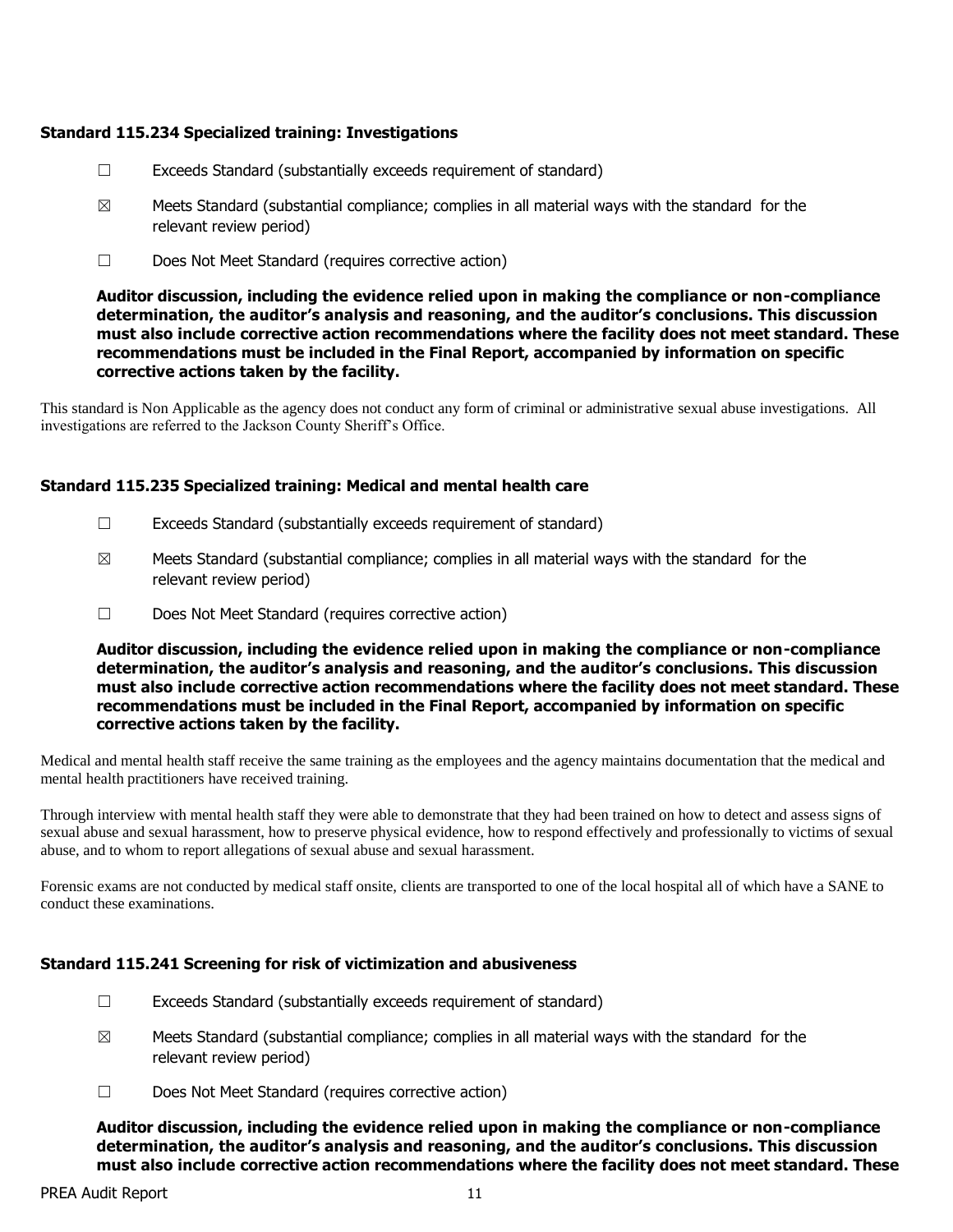#### **recommendations must be included in the Final Report, accompanied by information on specific corrective actions taken by the facility.**

Policy 3.9.2, Assessment and Housing states that CJTC will consider vulnerability of all offenders at the time of admission and prior to housing assignment, thereby reducing the risk of sexual assault against those offenders who are most at risk or by those offenders most likely to perpetrate such a crime. However, during the onsite visit it was confirmed through the interviews with both staff and clients that an assessment using an objective screening instrument had not been implemented.

#### Corrective Action

All clients need to be assessed during intake using an objective screening document. This intake screening needs to take place within 72 hours of the client arriving at the facility and should include the following:

1. Whether the client has a mental, physical, or developmental disability

- 2. The age of the client
- 3. The physical build of the client
- 4. Whether the client has previously been incarcerated
- 5. Whether the client's criminal history is exclusively nonviolent
- 6. Whether the client has prior convictions for sex offenses against an adult or child
- 7. Whether the client is or is perceived to be gay, lesbian, bisexual, transgender, intersex, or gender nonconforming
- 8. Whether the client has previously experienced sexual victimization
- 9. The client's own perception of vulnerability

While the auditor understands that the average length of stay is 17 days there also needs to be a process in place so clients staying longer are reassessed within 30 days of arrival at the facility. A client risk level should also be reassessed when warranted due to a referral, request, incident of sexual abuse, or receipt of additional information.

The agency has implemented an Intake Victimization Screening Tool. The screening tool and process of how it is used is outlined in the agency's updated PREA policy. The policy outlines that the initial assessment will be conducted within 72 hours and that a second assessment of the client will be completed prior to 30 days from their arrival.

During the return site visit the auditor was able to discuss the screening process with staff responsible for conducting the screening and with the PREA Coordinator. During the interview with the staff member responsible for conducting screenings it was determined that the facility was screening clients upon admission and that these screenings were being conducted within 72 hours of intake. During the process the clients watch a PREA video and then are individually taken in for a screening which assesses:

- Age:
- Physical Stature;
- Mental, physical or developmental disability;
- Sex offender status:
- First time offender status;
- Past history of victimization;
- Client's own perception of vulnerability; and
- Perception of client to be lesbian, gay, bisexual, transgender, intersex, or gender nonconforming.

Clients are reassessed as needed due to a referral, request, incident of sexual abuse, or receipt of additional information. Clients are not disciplined for refusing to respond or disclose information during the assessment. The agency has a process where the screening information is forwarded to the PREA Coordinator and only select staff have access to that information.

#### **Standard 115.242 Use of screening information**

- ☐ Exceeds Standard (substantially exceeds requirement of standard)
- $\boxtimes$  Meets Standard (substantial compliance; complies in all material ways with the standard for the relevant review period)
- ☐ Does Not Meet Standard (requires corrective action)

**Auditor discussion, including the evidence relied upon in making the compliance or non-compliance determination, the auditor's analysis and reasoning, and the auditor's conclusions. This discussion must also include corrective action recommendations where the facility does not meet standard. These recommendations must be included in the Final Report, accompanied by information on specific corrective actions taken by the facility.**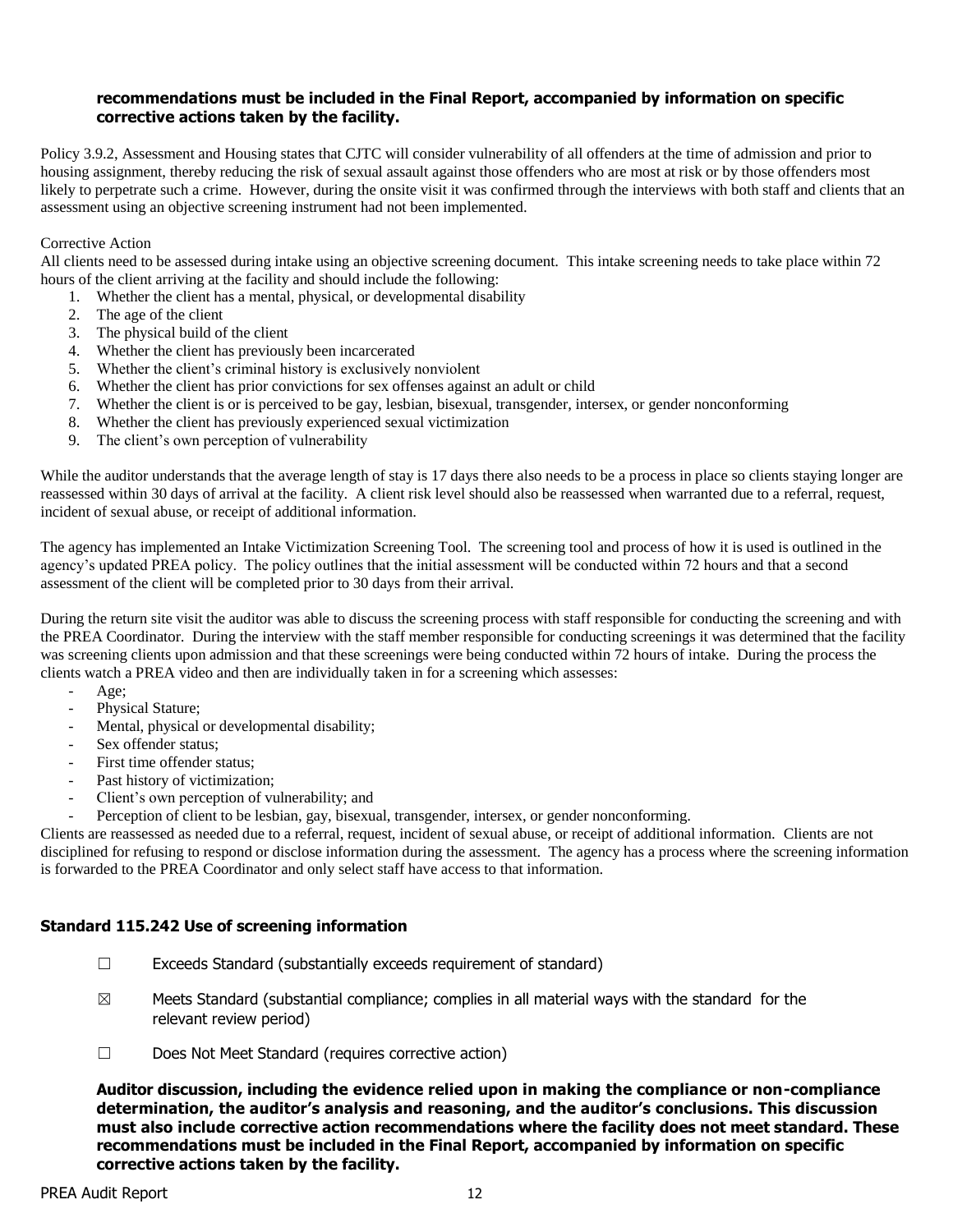The agency has a policy that states how they will use assessment information however, at the time of the onsite visit the risk screenings where not being conducted and as such makes this standard noncompliant as well.

#### Corrective Action

Implement the risk screening required by standard 115.241 and then use that information to inform housing, bed, work, education, and program assignments. Policy should also address transgender and intersex clients and in determining housing and programming assignments the facility needs to consider on a case-by-case basis whether a placement would ensure the client's health and safety, and whether the placement would present management or security problems. A transgender or intersex client's own view of his/her safety should be given serious consideration and the need to have the ability to shower separately from other clients.

The agency has implemented the risk screening tool and the PREA policy has been updated to outline how that information is used. The policy now states, "The department makes individualized determinations about how to ensure the safety of each client including housing, work assignments and access to services. The facility shall use information from the risk screening to inform housing, bed, work, education, and program assignments with the goal of keeping separate those clients at high risk of being sexually victimized from those at high risk of being sexually abusive." The policy also addresses transgender and intersex clients stating, "In deciding client housing and programming assignments for transgender or intersex clients, the department shall consider on a case-by-case basis whether a placement would ensure the client's health and safety, and whether the placement would present management or security problems." The policy also states, "A transgender or intersex client's own views with respect to his or her own safety shall be given serious consideration."

During the return site visit the auditor was able to interview the staff responsible for conducting the screening and confirmed that the facility was using the information to identify risk and making informed decisions on housing and program assignments. Transgender and intersex client's own views of safety are given serious consideration. The facility would determine housing and program assignments on a case-bycase basis for transgender and intersex clients considering whether the placement would ensure the client's health and safety. The facility would also consider whether placement would present a management or security concern. The facility has an area for transgender and intersex clients to shower separately from other clients

#### **Standard 115.251 Resident reporting**

- ☐ Exceeds Standard (substantially exceeds requirement of standard)
- $\boxtimes$  Meets Standard (substantial compliance; complies in all material ways with the standard for the relevant review period)
- ☐ Does Not Meet Standard (requires corrective action)

#### **Auditor discussion, including the evidence relied upon in making the compliance or non-compliance determination, the auditor's analysis and reasoning, and the auditor's conclusions. This discussion must also include corrective action recommendations where the facility does not meet standard. These recommendations must be included in the Final Report, accompanied by information on specific corrective actions taken by the facility.**

The facility provides multiple ways for clients to report sexual abuse and sexual harassment. Verbal and written reports can be received by staff internally. Outside resources also exist with the HELP line, Sheriff Office and a web reporting option. Through interviews with random staff it was confirmed that they would accept reports of sexual abuse and sexual harassment verbally, in writing, anonymously, and from a third party. All staff stated that they would document verbal reports they received. Staff all knew methods that they could use to privately report sexual abuse and sexual harassment of clients.

## **Standard 115.252 Exhaustion of administrative remedies**

- ☐ Exceeds Standard (substantially exceeds requirement of standard)
- $\boxtimes$  Meets Standard (substantial compliance; complies in all material ways with the standard for the relevant review period)
- ☐ Does Not Meet Standard (requires corrective action)

## PREA Audit Report 13 **Auditor discussion, including the evidence relied upon in making the compliance or non-compliance**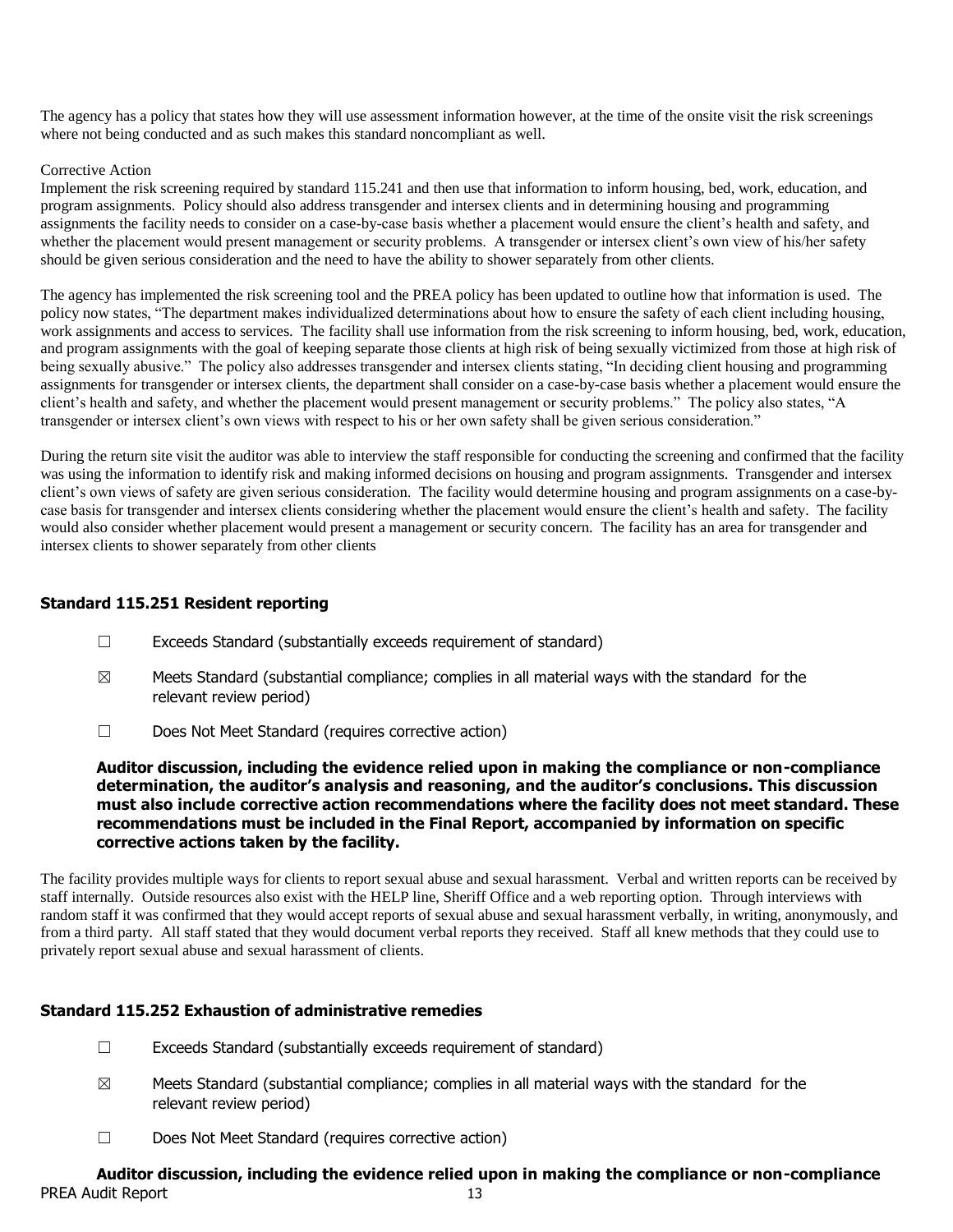## **determination, the auditor's analysis and reasoning, and the auditor's conclusions. This discussion must also include corrective action recommendations where the facility does not meet standard. These recommendations must be included in the Final Report, accompanied by information on specific corrective actions taken by the facility.**

The facility does have a grievance process that provides an avenue for each client feeling aggrieved, to have the grievance heard and dealt with formally. This process does not specifically address how a grievance would be handled if one was submitted regarding sexual abuse.

#### Corrective Action

The agency should add language that:

- 1. There is not a time limit on when a client may submit a grievance alleging sexual abuse.
- 2. The agency shall not require a client to have to resolve with the staff, an alleged incident of sexual abuse.
- 3. A client may submit the grievance without submitting it to the staff member who is the subject of the complaint.
- 4. The grievance should not be referred to the staff member who is the subject of the complaint.
- 5. The agency shall issue a final agency decision on the merits of the grievance within 90 days.
- 6. The agency may claim an extension of up to 70 days if the normal time period for response is insufficient to make an appropriate decision.
- 7. The agency shall establish a procedure for the filing of an emergency grievance alleging that a client is subject to a substantial risk of imminent sexual abuse.

The updated PREA Policy specifically addresses grievances. The policy now clearly outlines that grievances for sexual abuse do not have a time limit, clients are not expected to resolve nor turn into a staff who is the subject of the complaint, the grievance will not be referred back to the staff member if they are the subject of the complaint, final agency decision is made within 90 days, and the facility may extend up to 70 days if there is not a sufficient amount of time to make an appropriate decision. The policy also outlines the process for filing an emergency grievance if a client is subject to substantial risk of imminent sexual abuse.

#### **Standard 115.253 Resident access to outside confidential support services**

- $\Box$  Exceeds Standard (substantially exceeds requirement of standard)
- $\boxtimes$  Meets Standard (substantial compliance; complies in all material ways with the standard for the relevant review period)
- ☐ Does Not Meet Standard (requires corrective action)

#### **Auditor discussion, including the evidence relied upon in making the compliance or non-compliance determination, the auditor's analysis and reasoning, and the auditor's conclusions. This discussion must also include corrective action recommendations where the facility does not meet standard. These recommendations must be included in the Final Report, accompanied by information on specific corrective actions taken by the facility.**

The facility provides clients with access to outside victim advocates for emotional support services related to sexual abuse. Numbers are provided during orientation and are listed on posters throughout the facility. The facility uses a HELP line which can assist clients with reporting and obtaining advocate services. Through interviews with random client there was a general understanding on how to obtain access to services and the level of confidentiality they would have on these calls. The facility was able to provide emails that showed communication with community services providers and the services that they would provide to the facility.

## **Standard 115.254 Third-party reporting**

- ☐ Exceeds Standard (substantially exceeds requirement of standard)
- $\boxtimes$  Meets Standard (substantial compliance; complies in all material ways with the standard for the relevant review period)
- ☐ Does Not Meet Standard (requires corrective action)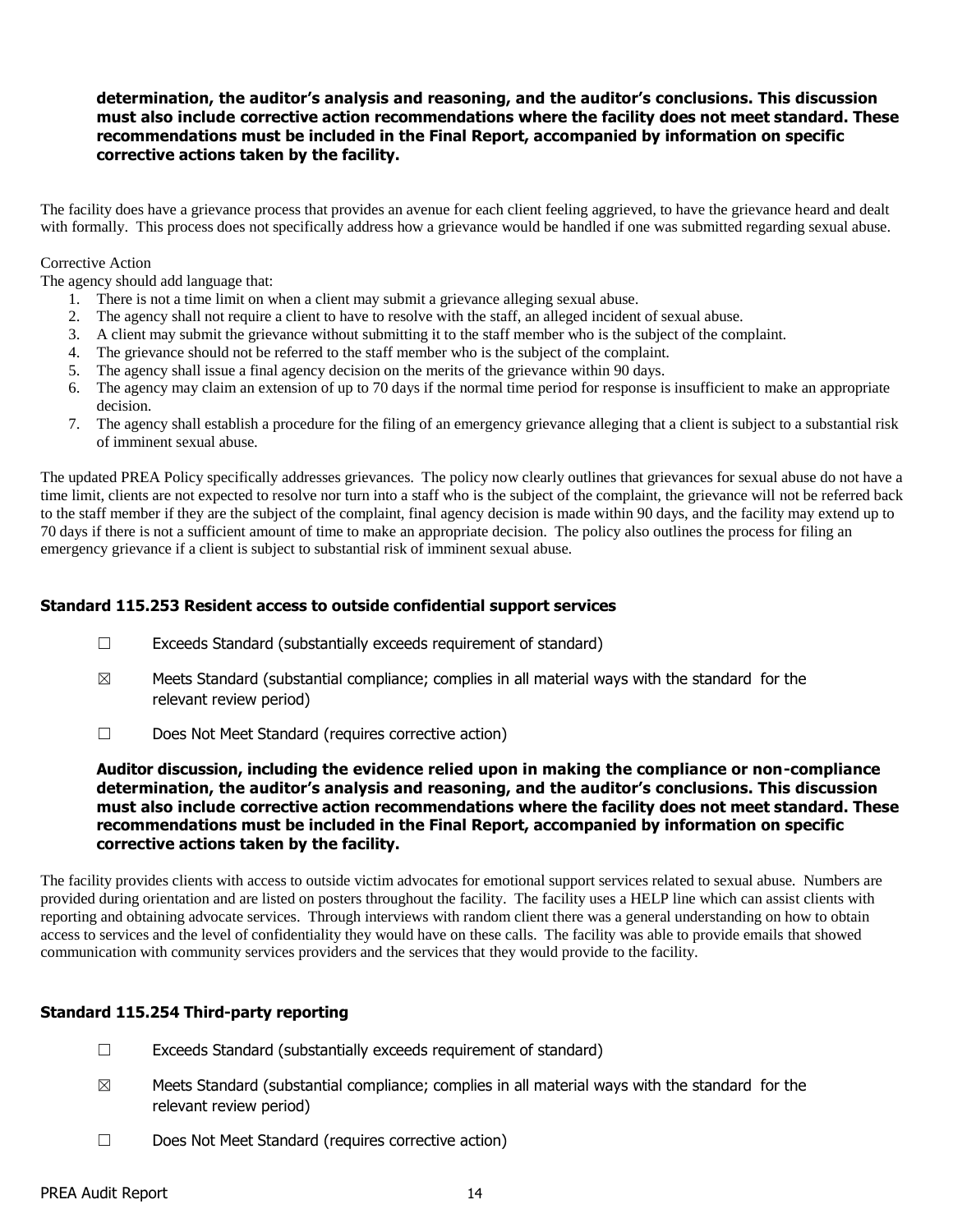**Auditor discussion, including the evidence relied upon in making the compliance or non-compliance determination, the auditor's analysis and reasoning, and the auditor's conclusions. This discussion must also include corrective action recommendations where the facility does not meet standard. These recommendations must be included in the Final Report, accompanied by information on specific corrective actions taken by the facility.**

The agency has established a method to receive third party reports of sexual abuse and sexual harassment. They have an agency PREA web page that list contact numbers for people to report, as well as, a web site where someone could anonymously report sexual abuse and sexual harassment on behalf of a client.

#### **Standard 115.261 Staff and agency reporting duties**

- ☐ Exceeds Standard (substantially exceeds requirement of standard)
- $\boxtimes$  Meets Standard (substantial compliance; complies in all material ways with the standard for the relevant review period)
- ☐ Does Not Meet Standard (requires corrective action)

**Auditor discussion, including the evidence relied upon in making the compliance or non-compliance determination, the auditor's analysis and reasoning, and the auditor's conclusions. This discussion must also include corrective action recommendations where the facility does not meet standard. These recommendations must be included in the Final Report, accompanied by information on specific corrective actions taken by the facility.**

Policy 3.9.4 Confidentiality, Reporting and Protection, CJTC staff will contact their supervisor/manager when an offender reports sexual assault, sexual solicitation, or sexual coercion to staff. Information provided in confidential communications to professional staff will be shared consistent with and according to the standards required by state statute, professional licensure, and ethical standards.

Through interviews with random staff they understood their responsibility to report any knowledge, suspicion, or information regarding an incident of sexual abuse or sexual harassment that occurred in the facility. Additionally, they were aware of the procedure for reporting such information. The facility has a PREA Checklist for staff to ensure that they understand their roles and responsibilities.

## **Standard 115.262 Agency protection duties**

- ☐ Exceeds Standard (substantially exceeds requirement of standard)
- $\boxtimes$  Meets Standard (substantial compliance; complies in all material ways with the standard for the relevant review period)
- ☐ Does Not Meet Standard (requires corrective action)

#### **Auditor discussion, including the evidence relied upon in making the compliance or non-compliance determination, the auditor's analysis and reasoning, and the auditor's conclusions. This discussion must also include corrective action recommendations where the facility does not meet standard. These recommendations must be included in the Final Report, accompanied by information on specific corrective actions taken by the facility.**

When the agency learns that a client is subject to a substantial risk of imminent sexual abuse it takes immediate action to protect the client. This was seen both in documentation and in the interviews with random staff. The PREA checklist guides staff to immediately ensure the victim is safe and kept separate from the alleged perpetrator. Through interviews with they understood their role and would take immediate action and once the victim was in a safe place they would notify their supervisor. In interviews with supervisor staff they reiterated the policy of immediately separating the victim and perpetrator and looking at housing in a different dorm.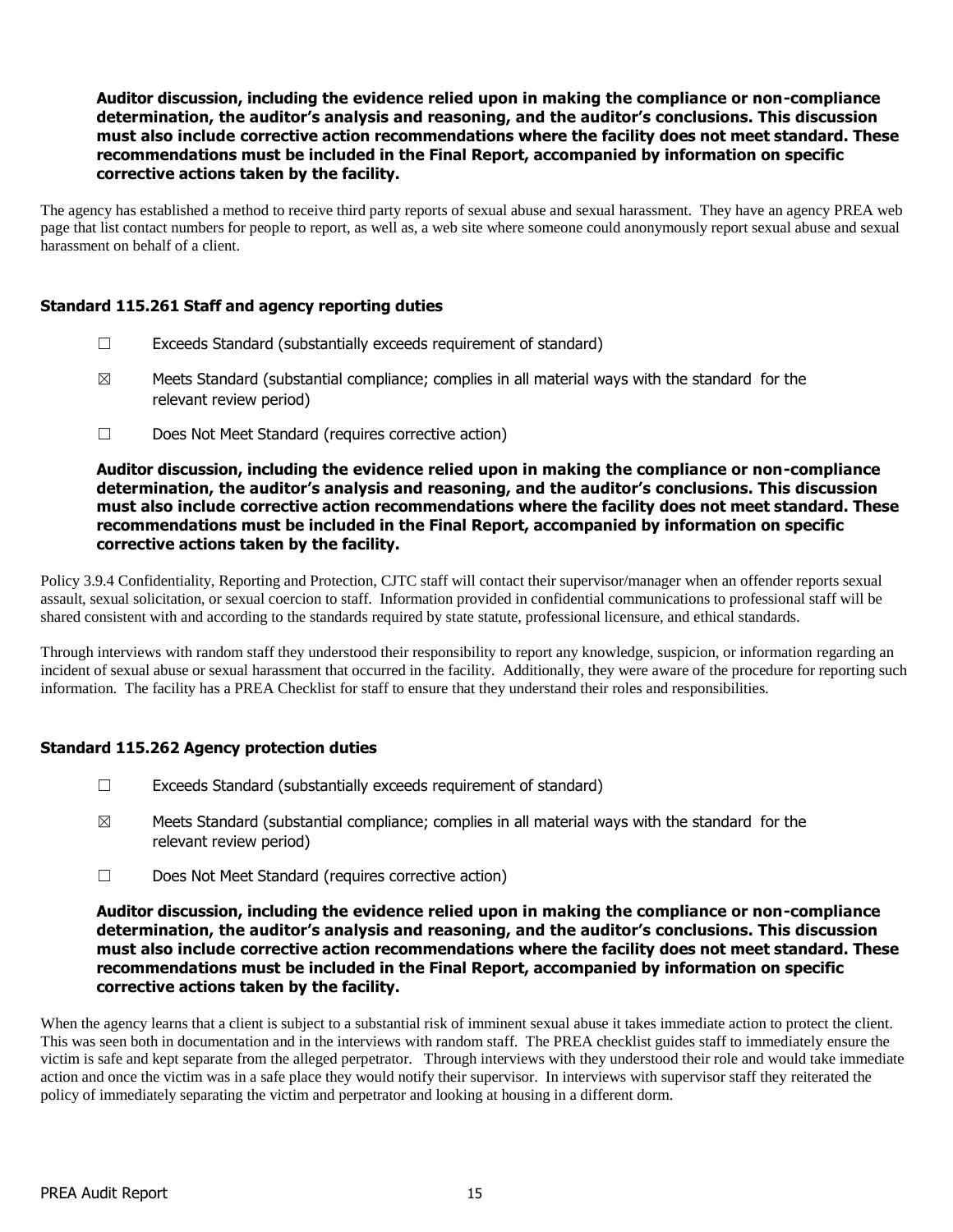## **Standard 115.263 Reporting to other confinement facilities**

- ☐ Exceeds Standard (substantially exceeds requirement of standard)
- $\boxtimes$  Meets Standard (substantial compliance; complies in all material ways with the standard for the relevant review period)
- ☐ Does Not Meet Standard (requires corrective action)

**Auditor discussion, including the evidence relied upon in making the compliance or non-compliance determination, the auditor's analysis and reasoning, and the auditor's conclusions. This discussion must also include corrective action recommendations where the facility does not meet standard. These recommendations must be included in the Final Report, accompanied by information on specific corrective actions taken by the facility.**

Through the interview process the auditor found that the facility was aware that if an allegation that a client was sexually abused while confined at another facility the head of the facility would notify the head of the facility where the alleged abuse occurred as soon as possible, but no later than 72 hours after receiving the allegation. There was nothing in policy that covered this notification.

#### Corrective Action

Add language to the policy that upon receiving an allegation that a client was sexually abuse at another facility, the head of the facility would notify the head of the facility where the alleged abuse occurred. This notification must be made no later than 72 hours after receiving the allegation and the agency needs to document that it has made such notifications.

The update to the PREA Policy corrected this concern. The policy now has a section on "Official Response Following a Client Report" and this section outlines notification of the appropriate official of the agency where the alleged abuse occurred within 72 hours after receiving the notification and documenting the notification to the agency where the alleged abuse occurred.

During the return site visit the auditor was able to interview the Facility Director. The facility has designated the PREA Coordinator as the point of contact if another agency refers allegations of sexual abuse or sexual harassment that occurred in this facility. When the agency receives such notification it ensures that the allegation is investigated. During the corrective action period the facility was notified of an alleged incident. Investigation found that the person in question had not been housed at the Transition Center; they had been housed at the jail. Notification was made to the Chief that an incident had been alleged in their facility. The Transition Center made this notification within 72 hours of receiving the allegation and documented that they had provided notification to the jail.

## **Standard 115.264 Staff first responder duties**

- $\Box$  Exceeds Standard (substantially exceeds requirement of standard)
- $\boxtimes$  Meets Standard (substantial compliance; complies in all material ways with the standard for the relevant review period)
- ☐ Does Not Meet Standard (requires corrective action)

**Auditor discussion, including the evidence relied upon in making the compliance or non-compliance determination, the auditor's analysis and reasoning, and the auditor's conclusions. This discussion must also include corrective action recommendations where the facility does not meet standard. These recommendations must be included in the Final Report, accompanied by information on specific corrective actions taken by the facility.**

The agency has a very good PREA checklist for staff that guides them through their responsibilities such as:

- 1. Ensure the victim is safe and kept separate from the alleged perpetrator.
- 2. Request the victim not shower, change clothes, or use the bathroom.
- 3. Move the alleged abuser to protect evidence.
- 4. Maintain crime scene and ensure evidence is secured.
- 5. Notify appropriate supervisory staff/supervisor on duty and PREA Coordinator.
- 6. Contact Jackson County Sheriff's Office.
- 7. Contact Victim Services
- 8. Document your notifications, the incident and your actions in an incident report.

PREA Audit Report 16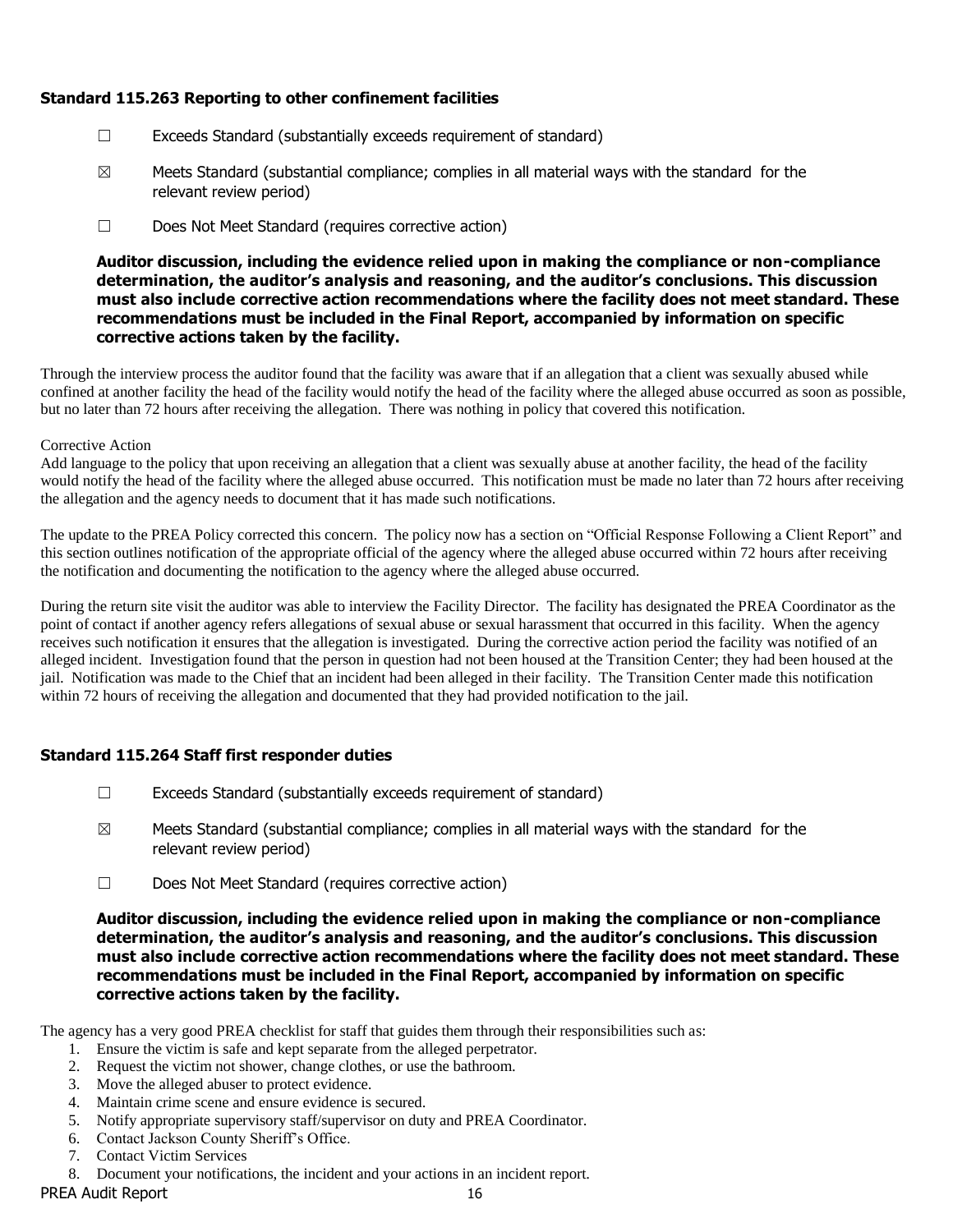During interviews with random staff it was apparent that they understood their role if they were the first staff responder regardless of their job classification.

## **Standard 115.265 Coordinated response**

- ☐ Exceeds Standard (substantially exceeds requirement of standard)
- $\boxtimes$  Meets Standard (substantial compliance; complies in all material ways with the standard for the relevant review period)
- ☐ Does Not Meet Standard (requires corrective action)

**Auditor discussion, including the evidence relied upon in making the compliance or non-compliance determination, the auditor's analysis and reasoning, and the auditor's conclusions. This discussion must also include corrective action recommendations where the facility does not meet standard. These recommendations must be included in the Final Report, accompanied by information on specific corrective actions taken by the facility.**

The facility does have a written plan to coordinate action taken in response to an incident of sexual abuse, among staff first responders, medical and mental health practitioners, investigators, and facility management. During the onsite visit this policy was under revision. The new revision will make this coordinated response clearer in policy.

The new policy has a coordinated action plan in the section titled Official Response Following a Client Report. This section details out responsibilities for first responders; PREA Coordinator and other managers; investigators; and medical and mental health care.

#### **Standard 115.266 Preservation of ability to protect residents from contact with abusers**

- ☐ Exceeds Standard (substantially exceeds requirement of standard)
- $\boxtimes$  Meets Standard (substantial compliance; complies in all material ways with the standard for the relevant review period)
- ☐ Does Not Meet Standard (requires corrective action)

**Auditor discussion, including the evidence relied upon in making the compliance or non-compliance determination, the auditor's analysis and reasoning, and the auditor's conclusions. This discussion must also include corrective action recommendations where the facility does not meet standard. These recommendations must be included in the Final Report, accompanied by information on specific corrective actions taken by the facility.**

The agency does have a collective bargaining agreement and through interviews and review of the collective bargaining agreement it was verified that the agreement does not limit the agency's ability to remove alleged staff sexual abusers from contact with any client pending the outcome of an investigation.

## **Standard 115.267 Agency protection against retaliation**

- ☐ Exceeds Standard (substantially exceeds requirement of standard)
- $\boxtimes$  Meets Standard (substantial compliance; complies in all material ways with the standard for the relevant review period)
- ☐ Does Not Meet Standard (requires corrective action)

**Auditor discussion, including the evidence relied upon in making the compliance or non-compliance determination, the auditor's analysis and reasoning, and the auditor's conclusions. This discussion**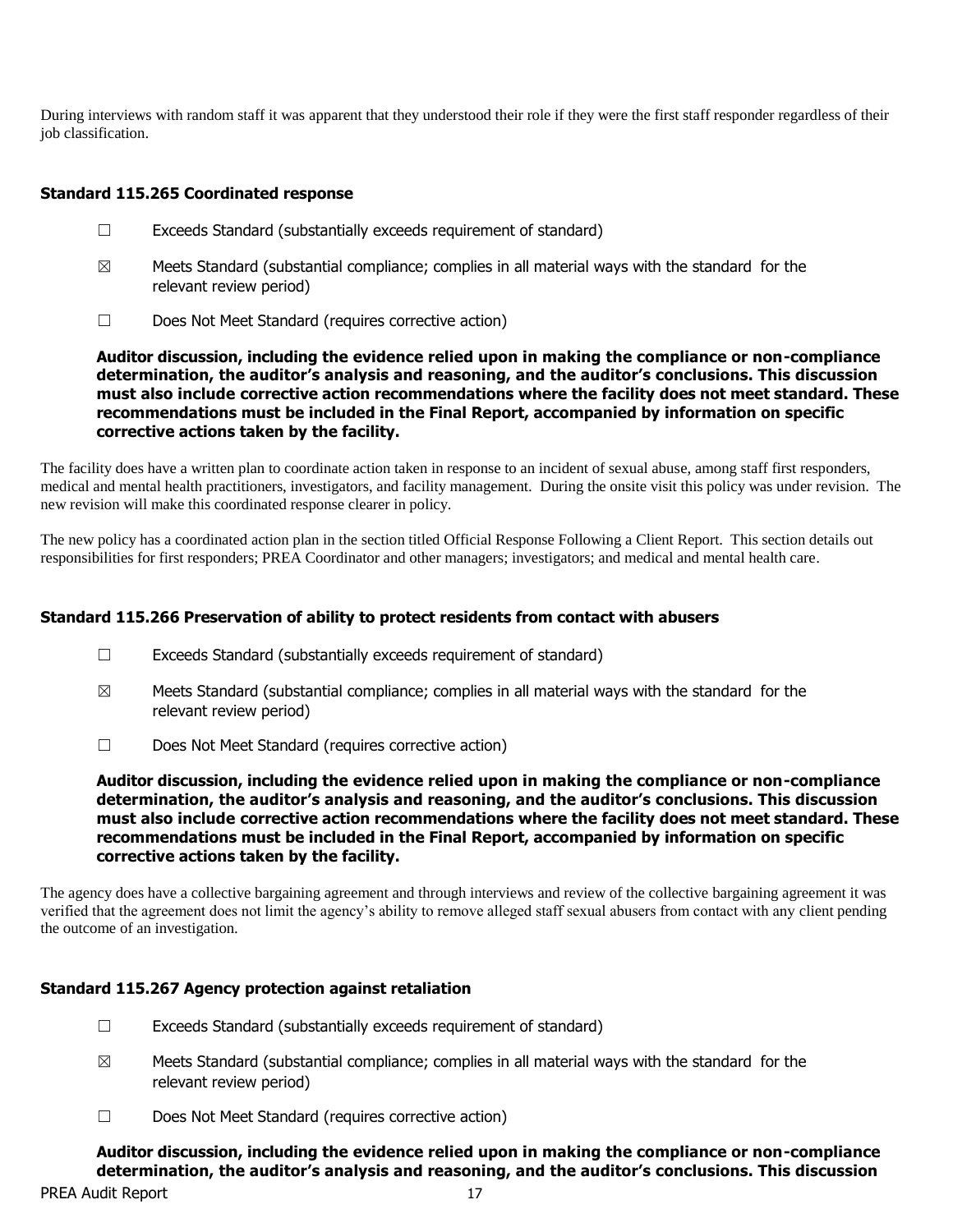#### **must also include corrective action recommendations where the facility does not meet standard. These recommendations must be included in the Final Report, accompanied by information on specific corrective actions taken by the facility.**

Policy 3.9.4 Confidentiality, Reporting and Protection states that the CJTC will, to the degree possible within limited resources and applicable laws, protect offender victims and reporters of sexual assault, sexual solicitation, and sexual coercion for retribution from the perpetrator or others commencing from when the allegation is made until such time as the threat has passed. While this was covered in policy at the time of the site visit there was not a designated staff member charged with monitoring retaliation. Interviews with the supervisor found that they did perform these duties however; there was no documentation to the duties being performed. The supervisor stated that they would use multiple protection measures such as housing changes and initiating contact with clients who had reported sexual abuse. This monitoring would continue until the client was out of the program.

#### Corrective Action

Designate staff responsible for monitoring retaliation. Have those staff create a log to show periodic status checks with clients who had reported sexual abuse or sexual harassment.

The updated PREA Policy outlines the agency protection against retaliation in the section on Official Response Following a Client Report. The policy designates the PREA Coordinator, PREA Compliance Manager, and Supervisors as the staff responsible for monitoring for retaliation by other clients or staff. All actions taken to remedy any retaliation is documented and forwarded to the agency PREA Coordinator and the PREA liaison. Monitoring will occur for at least 90 days and shall continue beyond that point if the initial monitoring indicates a continuing need.

During the return site visit the auditor was able to interview the Facility Director and PREA Coordinator to discuss the facility's protection against retaliation. To protect clients and staff from retaliation they would increase dorm walk throughs, watch for signs, and review video records. Housing changes or moving the suspect out of the facility could be measures used to protect clients from retaliation. The PREA Coordinator would be the one who initiates contact with clients who have reported sexual abuse to monitor for retaliation. Average stay for clients is 4 days however, some stay a significantly longer period and they would monitor conduct until they leave if necessary.

## **Standard 115.271 Criminal and administrative agency investigations**

- ☐ Exceeds Standard (substantially exceeds requirement of standard)
- $\boxtimes$  Meets Standard (substantial compliance; complies in all material ways with the standard for the relevant review period)
- ☐ Does Not Meet Standard (requires corrective action)

#### **Auditor discussion, including the evidence relied upon in making the compliance or non-compliance determination, the auditor's analysis and reasoning, and the auditor's conclusions. This discussion must also include corrective action recommendations where the facility does not meet standard. These recommendations must be included in the Final Report, accompanied by information on specific corrective actions taken by the facility.**

The agency is not responsible for conducting any form of criminal or administrative sexual abuse investigations. They utilize the Jackson County Sheriff's Office who has received training in sexual abuse investigations. First responding staff secure the crime scene until the investigator can arrive. The investigator then gathers and preserves all direct and circumstantial evidence. Credibility of the witness is assessed on an individual basis and not determined by the person's status as a client. Both criminal and administrative investigations are documented through a written report. Substantiated allegations of conduct that appears to be criminal will be presented to the District Attorney for prosecution.

The agency has not had a case that was investigated however, they understand that they need to retain all written reports as long as the client is incarcerated or employed by the agency, plus five years. The agency also understands that they will endeavor to remain informed about the progress of the investigation while the outside agency is investigating.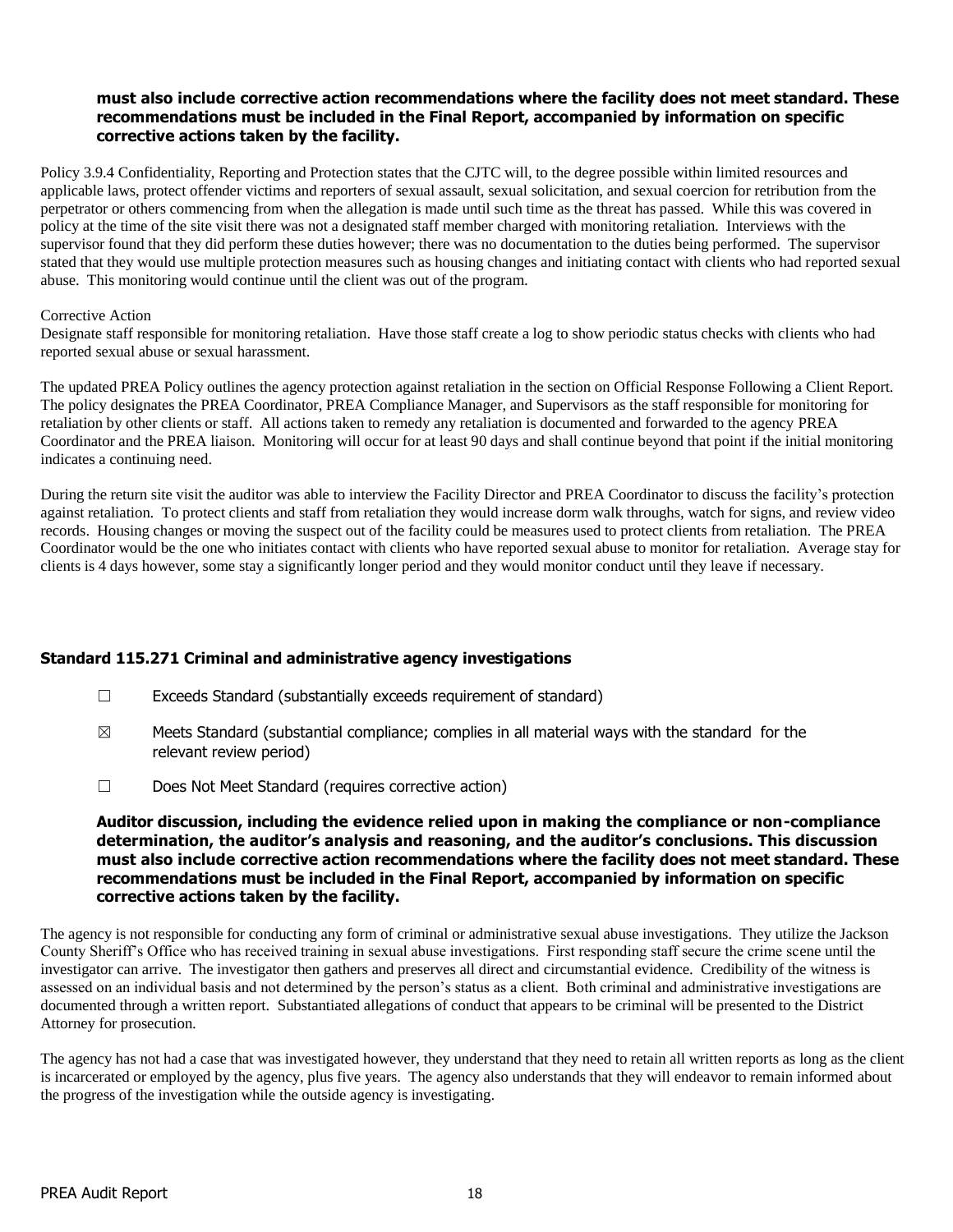## **Standard 115.272 Evidentiary standard for administrative investigations**

- ☐ Exceeds Standard (substantially exceeds requirement of standard)
- $\boxtimes$  Meets Standard (substantial compliance; complies in all material ways with the standard for the relevant review period)
- ☐ Does Not Meet Standard (requires corrective action)

**Auditor discussion, including the evidence relied upon in making the compliance or non-compliance determination, the auditor's analysis and reasoning, and the auditor's conclusions. This discussion must also include corrective action recommendations where the facility does not meet standard. These recommendations must be included in the Final Report, accompanied by information on specific corrective actions taken by the facility.**

The agency uses preponderance of the evidence in determining whether allegations of sexual abuse or sexual harassment are substantiated.

## **Standard 115.273 Reporting to residents**

- $\Box$  Exceeds Standard (substantially exceeds requirement of standard)
- $\boxtimes$  Meets Standard (substantial compliance; complies in all material ways with the standard for the relevant review period)
- ☐ Does Not Meet Standard (requires corrective action)

**Auditor discussion, including the evidence relied upon in making the compliance or non-compliance determination, the auditor's analysis and reasoning, and the auditor's conclusions. This discussion must also include corrective action recommendations where the facility does not meet standard. These recommendations must be included in the Final Report, accompanied by information on specific corrective actions taken by the facility.**

The agency policy does not specifically address informing the client as to whether the allegation had been determine to be substantiated, unsubstantiated, or unfounded. Through interviews staff were aware that this needed to happen however, they had not had a case to make notifications on. They were also aware that they needed to notify a client in an allegation against a staff member whenever the staff member was no longer posted on the client's unit, the staff member is no longer employed, the agency learns the staff member had been indicted, or the agency learns that the staff member has been convicted.

#### Corrective Action

Add language to the policy that addresses reporting to the clients, specifically:

1. Informing the client as to whether the allegation had been determined to be substantiated, unsubstantiated, or unfounded. Whenever the allegation is against a staff member notify clients when:

1. Whenever the staff member is no longer posted on the clients unit.

- 2. If the staff member is no longer employed.
- 3. If the agency learns the staff member has been indicted
- 4. If the agency learns the staff member had been convicted.

The updated PREA Policy addressed this concern. The new policy outlines that the PREA Coordinator with the assistance of the PREA Compliance Manager shall be responsible for reporting to client in the event of a client allegation of sexual abuse. The policy outlines all areas in Standard 115.273, for reporting to clients. All such notifications or attempted notifications are documented by the PREA Liaison.

During the return site visit this was confirmed with the Facility Director. The facility does make notification to clients as to whether the allegation has been determined to be substantiated, unsubstantiated, or unfounded. The policy is now in place that was not there previously even though this practice had been in place prior to it being placed in policy.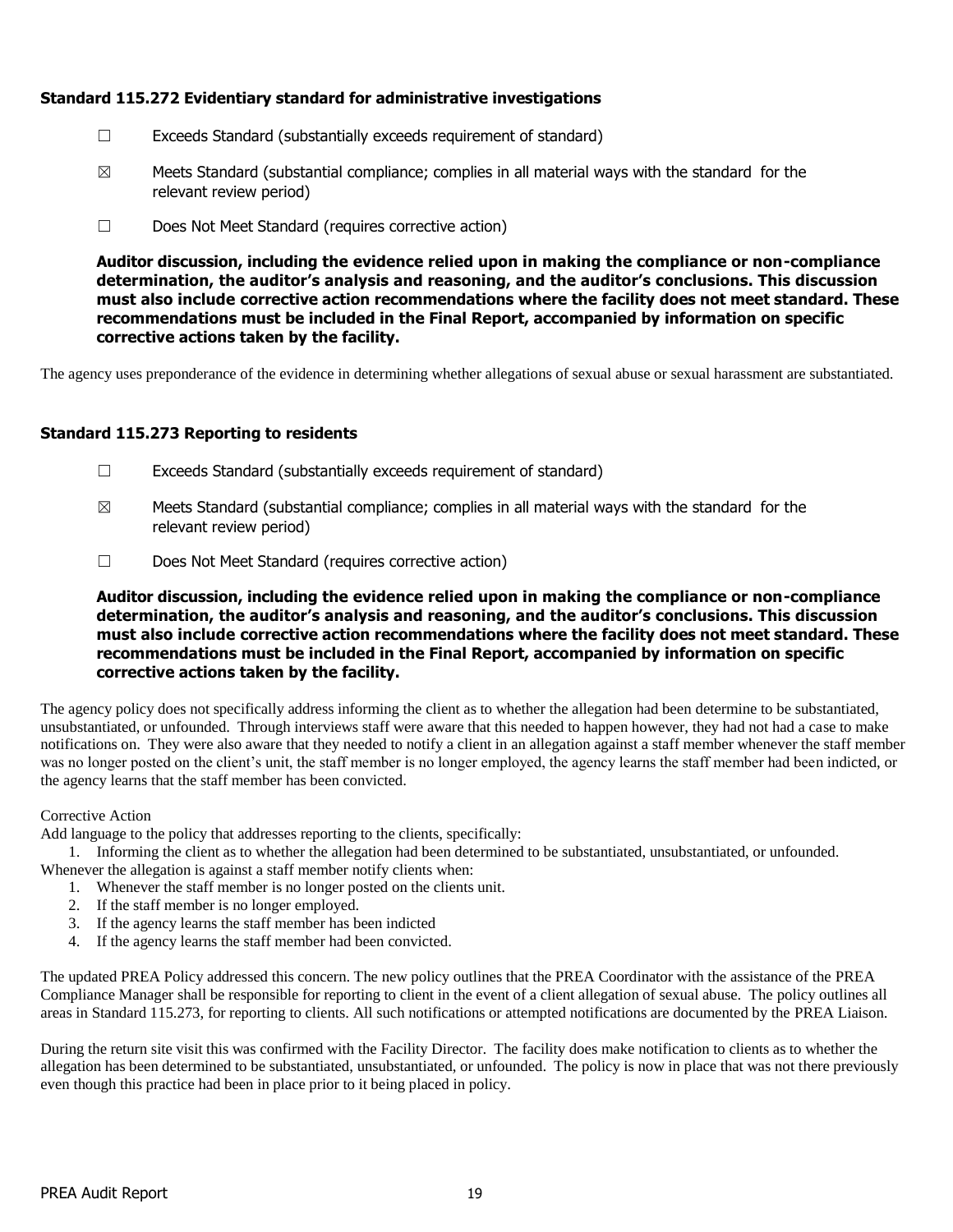## **Standard 115.276 Disciplinary sanctions for staff**

- ☐ Exceeds Standard (substantially exceeds requirement of standard)
- $\boxtimes$  Meets Standard (substantial compliance; complies in all material ways with the standard for the relevant review period)
- ☐ Does Not Meet Standard (requires corrective action)

**Auditor discussion, including the evidence relied upon in making the compliance or non-compliance determination, the auditor's analysis and reasoning, and the auditor's conclusions. This discussion must also include corrective action recommendations where the facility does not meet standard. These recommendations must be included in the Final Report, accompanied by information on specific corrective actions taken by the facility.**

Staff are subject to disciplinary sanctions up to and including termination for violating the agency sexual abuse or sexual harassment policies. Policy 3.8.2 Sexual Harassment and Sexual Misconduct with Clients states that all reports of sexual misconduct will be investigated in a timely manner and appropriate corrective action will be taken; up to and including termination.

Disciplinary sanctions for violating agency policies are determine based on the nature and circumstances of the actions, the staff member's disciplinary history and sanctions imposed from comparable offenses by other staff with similar histories.

Terminations for violating the agency sexual harassment and sexual misconduct policy or resignations by staff that would have been terminated would still be investigated.

## **Standard 115.277 Corrective action for contractors and volunteers**

- ☐ Exceeds Standard (substantially exceeds requirement of standard)
- $\boxtimes$  Meets Standard (substantial compliance; complies in all material ways with the standard for the relevant review period)
- ☐ Does Not Meet Standard (requires corrective action)

**Auditor discussion, including the evidence relied upon in making the compliance or non-compliance determination, the auditor's analysis and reasoning, and the auditor's conclusions. This discussion must also include corrective action recommendations where the facility does not meet standard. These recommendations must be included in the Final Report, accompanied by information on specific corrective actions taken by the facility.**

Any contractor or volunteer who engages in sexual abuse is prohibited from entering the facility until after the investigation is completed. The facility will consider appropriate remedial measures or to prohibit further contact with clients in cases of any other violation of the agency sexual abuse or sexual harassment policies.

#### **Standard 115.278 Disciplinary sanctions for residents**

- ☐ Exceeds Standard (substantially exceeds requirement of standard)
- $\boxtimes$  Meets Standard (substantial compliance; complies in all material ways with the standard for the relevant review period)
- ☐ Does Not Meet Standard (requires corrective action)

**Auditor discussion, including the evidence relied upon in making the compliance or non-compliance determination, the auditor's analysis and reasoning, and the auditor's conclusions. This discussion must also include corrective action recommendations where the facility does not meet standard. These recommendations must be included in the Final Report, accompanied by information on specific**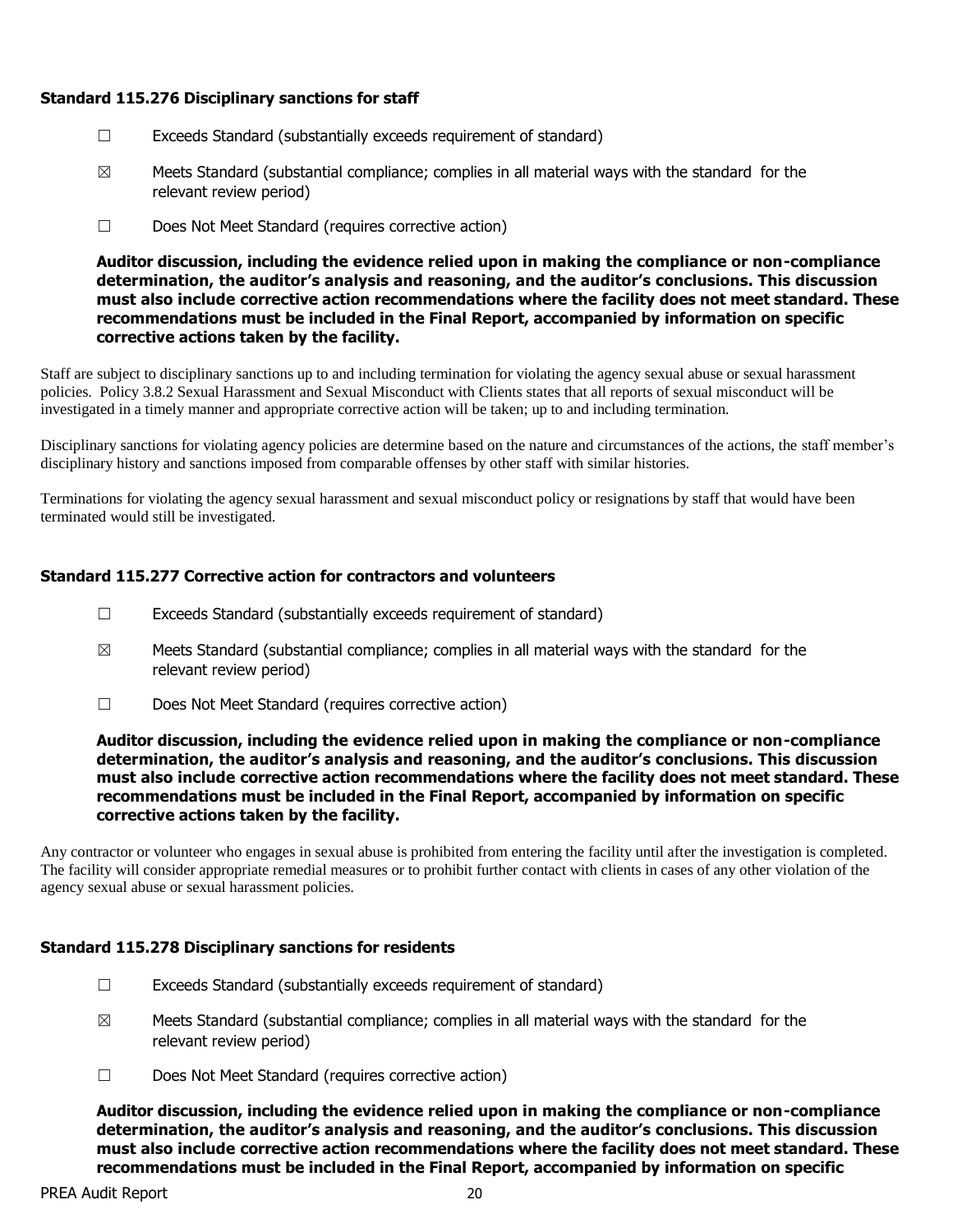## **corrective actions taken by the facility.**

The Jackson County Transition Program participant handbook outlines the Disciplinary Hearings Process for clients. Each client reads, signs, and dates copies of the conditions for participants in the program. Clients also receive a list of potential violations and an explanation for the disciplinary hearings process. Major violations are the most serious violations of program rules and regulations and could warrant a client being removed from the program and/or being returned to a higher level of custody. The hearings officer will consider witnesses and evidence in determining whether allegations are true or not. The hearings officer will either support the assigned CJO recommendation or impose a different course of action based on disciplinary history and sanctions imposed for comparable offenses.

The agency may discipline a client for sexual contact with a staff only upon finding that the staff member did not consent to such contact. Reports by clients of sexual abuse made in good faith based on the reasonable belief that the alleged conduct occurred shall not constitute false reporting.

## **Standard 115.282 Access to emergency medical and mental health services**

- ☐ Exceeds Standard (substantially exceeds requirement of standard)
- $\boxtimes$  Meets Standard (substantial compliance; complies in all material ways with the standard for the relevant review period)
- ☐ Does Not Meet Standard (requires corrective action)

#### **Auditor discussion, including the evidence relied upon in making the compliance or non-compliance determination, the auditor's analysis and reasoning, and the auditor's conclusions. This discussion must also include corrective action recommendations where the facility does not meet standard. These recommendations must be included in the Final Report, accompanied by information on specific corrective actions taken by the facility.**

Policy 3.9.4 Confidentiality, Reporting and Protection outline that facility health care provider staff will be notified of the sexual assault. CJTC will ensure access to medical and mental health services for victims of sexual assault, sexual solicitation, and sexual coercion. Such services shall be free of charge to the offender. The local hospital would perform a forensic sexual assault examination, appropriate evidence collection, sexually transmitted disease testing, and prophylactic medical measures.

## **Standard 115.283 Ongoing medical and mental health care for sexual abuse victims and abusers**

- ☐ Exceeds Standard (substantially exceeds requirement of standard)
- $\boxtimes$  Meets Standard (substantial compliance; complies in all material ways with the standard for the relevant review period)
- ☐ Does Not Meet Standard (requires corrective action)

#### **Auditor discussion, including the evidence relied upon in making the compliance or non-compliance determination, the auditor's analysis and reasoning, and the auditor's conclusions. This discussion must also include corrective action recommendations where the facility does not meet standard. These recommendations must be included in the Final Report, accompanied by information on specific corrective actions taken by the facility.**

Policy 3.9.4 Confidentiality, Reporting and Protection states that CJTC will ensure access to medical and mental health services for victims of sexual assault, sexual solicitation, and sexual coercion. Such services shall be free of charge to the offender.

Through interviews it was determined that evaluation and treatment of victims include: follow-up services, treatment plans, and referrals for continued care. The services provided are consistent with the community level of care. Female victims of sexual abusive vaginal penetration are offered pregnancy test and given timely and comprehensive information about access to lawful pregnancy-related medical services. Victims of sexual abuse while incarcerated are offered sexually transmitted disease testing and prophylactic medical measures.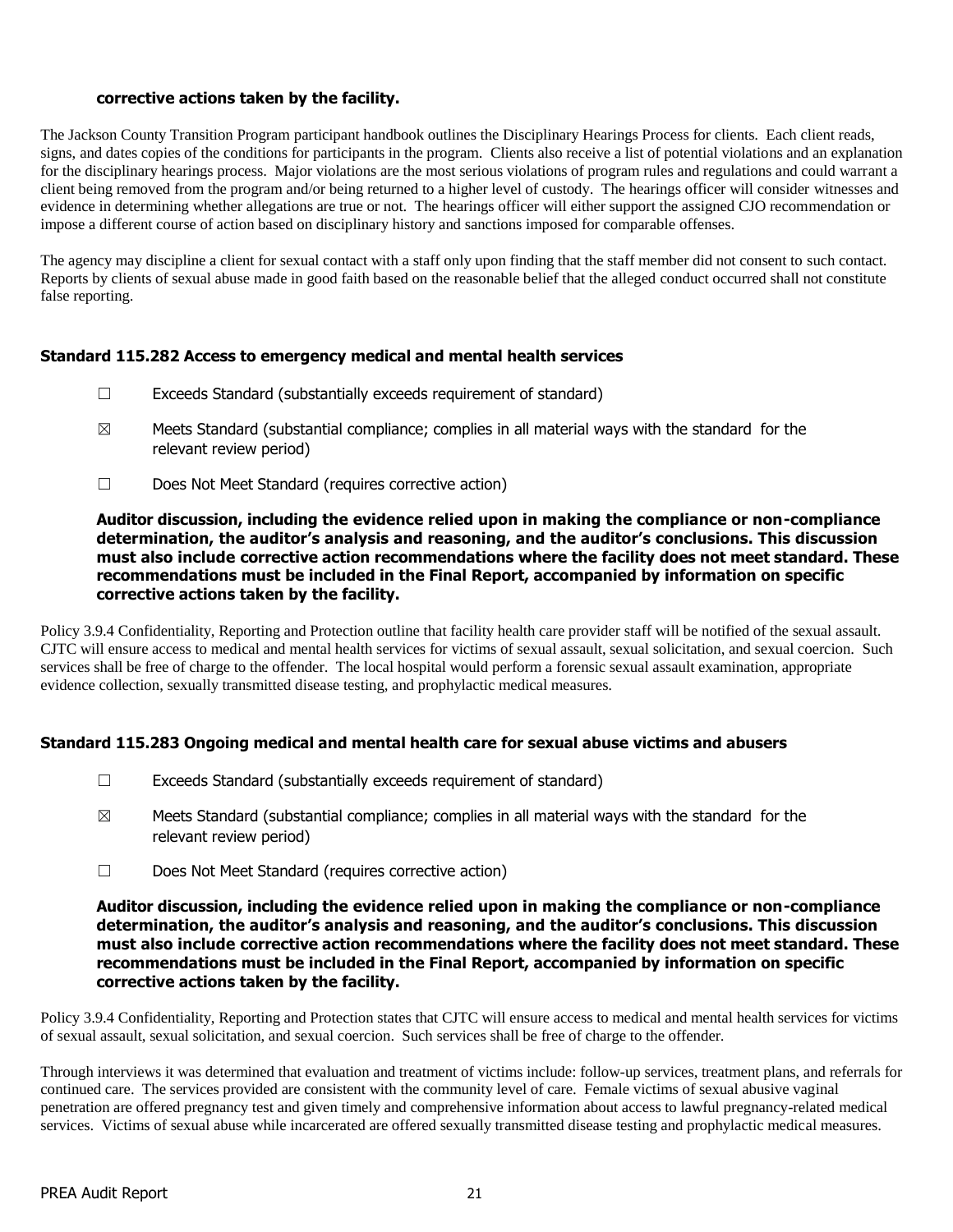#### **Standard 115.286 Sexual abuse incident reviews**

- $\Box$  Exceeds Standard (substantially exceeds requirement of standard)
- $\boxtimes$  Meets Standard (substantial compliance; complies in all material ways with the standard for the relevant review period)
- ☐ Does Not Meet Standard (requires corrective action)

## **Auditor discussion, including the evidence relied upon in making the compliance or non-compliance determination, the auditor's analysis and reasoning, and the auditor's conclusions. This discussion must also include corrective action recommendations where the facility does not meet standard. These recommendations must be included in the Final Report, accompanied by information on specific corrective actions taken by the facility.**

Policy 3.9.4 Confidentiality, Reporting and Protection states that CJTC shall conduct a sexual abuse incident review at the conclusion of every sexual abuse investigation. While conducting a review is in policy the auditor found during interviews that there was no designated review team as there had not been a case to review at this facility.

Corrective Action

The policy needs to be enhanced to include who the review team would be and their duties. For example:

- Team
- 1. Upper-level management
- 2. Line supervisors
- 3. Investigators
- 4. Medical or mental health practitioners Duties
- 1. Consider whether the allegations or investigation indicates a need to change policy or practice to better prevent, detect, or respond to sexual abuse.
- 2. Consider whether the incident or allegation was motivated by race; ethnicity; gender identity; lesbian, gay, bisexual, transgender, or intersex identification, status, or perceived status; or gang affiliation; or was motivated by other group dynamics at the facility.
- 3. Examine the area in the facility where the incident allegedly occurred to assess whether physical barriers in the area may enable abuse.
- 4. Assess the adequacy of staffing levels in that area during different shifts.
- 5. Assess whether monitoring technology should be deployed or augmented to supplement supervision by staff.
- 6. Prepare a report of its findings, and any recommendations for improvement and submit such report to the facility head and PREA Coordinator.

The update PREA Policy has included information about the Sexual Abuse Review Team. The Sexual Abuse Review Team duties are outlined in this policy and it includes preparing a report of findings with recommendations for improvement and submitting the report to the facility PREA Coordinator.

During the return site visit the auditor interviewed the Facility Director regarding the Sexual Abuse Incident Reviews. The team consists of two supervisors, compliance manager, liaison, coordinator, and a QMHP. The team considers whether the incident was motivated by race; ethnicity; gender identity; gang affiliation; or other group dynamics. They examine the area where the incident occurred to assess any physical barriers that may have contributed. They assess the adequacy of staffing levels to include the location of the staff and any monitoring technology that should be supplement supervision by staff. A report of the finds is prepared and forwarded to the PREA Coordinator. The PREA Coordinator reviews the reports for trends and stores the report in the secure drive.

## **Standard 115.287 Data collection**

- ☐ Exceeds Standard (substantially exceeds requirement of standard)
- $\boxtimes$  Meets Standard (substantial compliance; complies in all material ways with the standard for the relevant review period)
- ☐ Does Not Meet Standard (requires corrective action)

PREA Audit Report 22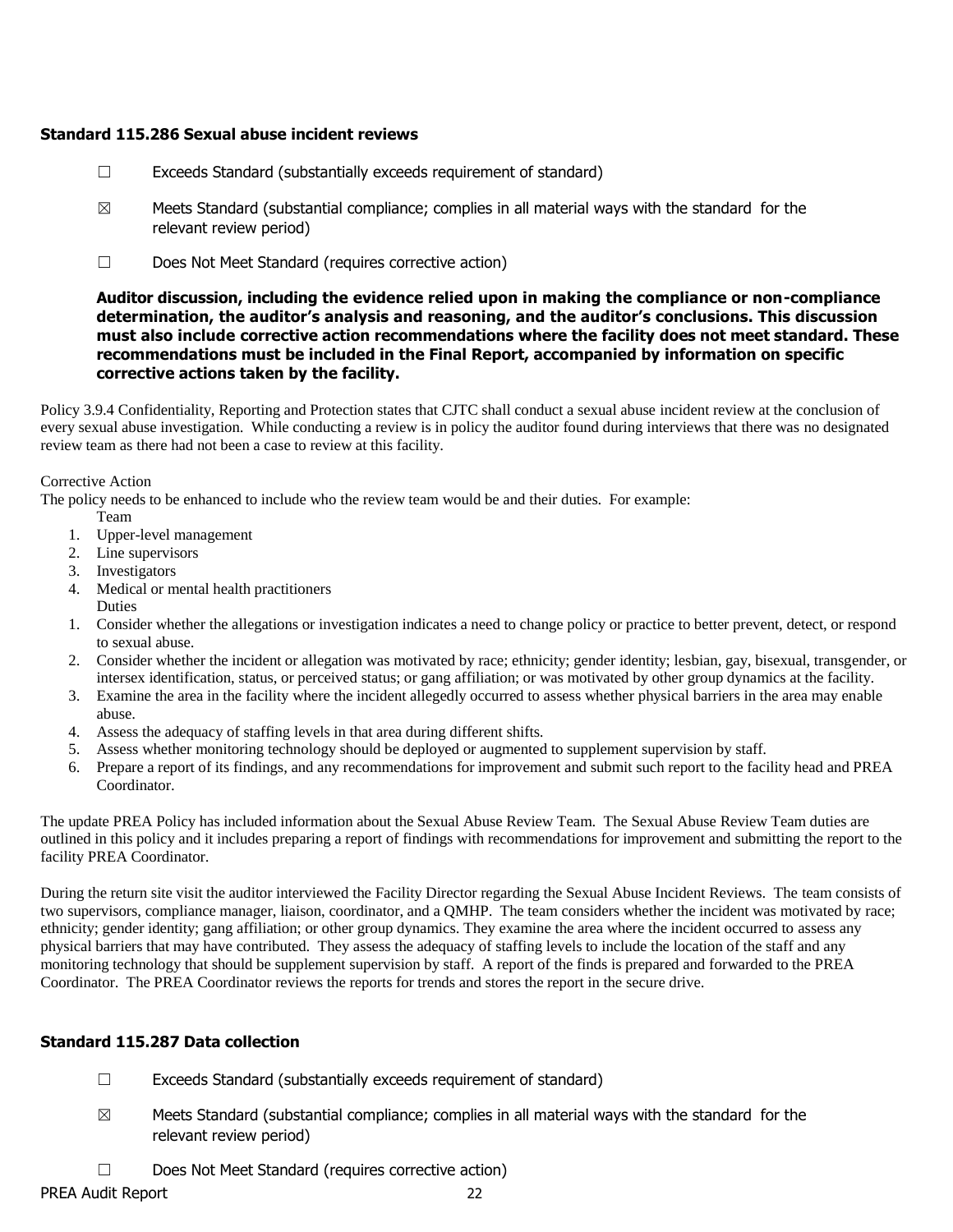#### **Auditor discussion, including the evidence relied upon in making the compliance or non-compliance determination, the auditor's analysis and reasoning, and the auditor's conclusions. This discussion must also include corrective action recommendations where the facility does not meet standard. These recommendations must be included in the Final Report, accompanied by information on specific corrective actions taken by the facility.**

Policy 3.9.5 Data Collection and Compilation states that CJTC will collect information related to the purposes outlined in this policy; specifically to gather data that will help the department reduce the risk that sexual assault and/or sexual activity would occur within the department. While it is in policy the auditor found that since there had been no cases an annual report was not completed.

#### Corrective Action

Collect aggregate incident-based sexual abuse data utilizing the categories from the most recent Survey of Sexual Violence conducted by the Department of Justice which should include:

- 1. How many person under your supervision December  $31<sup>st</sup>$
- 2. How many admitted to your facility for the year
- 3. For the calendar year what was your average daily population
- 4. Calendar year number of client-on-client nonconsensual sexual acts (broken down by substantiated, unsubstantiated, unfounded, and ongoing)
- 5. Calendar year number of client-on-client abusive sexual contact (broken down by substantiated, unsubstantiated, unfounded, and ongoing)
- 6. Calendar year number of client-on-client sexual harassment (broken down by substantiated, unsubstantiated, unfounded, and ongoing)
- 7. Calendar year number of staff sexual misconduct (broken down by substantiated, unsubstantiated, unfounded, and ongoing)
- 8. Calendar year number of staff sexual harassment (broken down by substantiated, unsubstantiated, unfounded, and ongoing)
- 9. Total number of substantiated incidents from the categories above

The updated PREA Policy clarifies the data collection and annual report. The agency PREA Coordinator is responsible to identify the data that must be collected and work with the PREA Liaison to assure the data is submitted within the required timeframe. The data is compiled monthly and annual reports are submitted to the Director. This annual report will establish a baseline of data documenting the prevalence of incidents involving sexual abuse. The facility provided the aggregated incident-based sexual abuse data for the calendar year 2016.

## **Standard 115.288 Data review for corrective action**

- ☐ Exceeds Standard (substantially exceeds requirement of standard)
- $\boxtimes$  Meets Standard (substantial compliance; complies in all material ways with the standard for the relevant review period)
- ☐ Does Not Meet Standard (requires corrective action)

#### **Auditor discussion, including the evidence relied upon in making the compliance or non-compliance determination, the auditor's analysis and reasoning, and the auditor's conclusions. This discussion must also include corrective action recommendations where the facility does not meet standard. These recommendations must be included in the Final Report, accompanied by information on specific corrective actions taken by the facility.**

Since the data is not being collected in Standard 115.287 the review of that data and annual reports is not being completed either and once the reports are approved by the agency head they need to be made available to the public via the agency web site.

#### Corrective Action

Review the data in Standard 115.287 and use it to assess and improve the effectiveness of the agency sexual abuse prevention, detection and response policies, practices, and training, including:

- 1. Identifying problem areas
- 2. Taking corrective action on an ongoing basis
- 3. Prepare an annual report and corrective actions for the facility

The annual report should include a comparison for current year with those from prior years. The agency head shall approve the report and make it available to the public through its website.

PREA Audit Report 23 During the corrective action period the agency compiled and reviewed the aggregated data in order to assess and improve the effectiveness